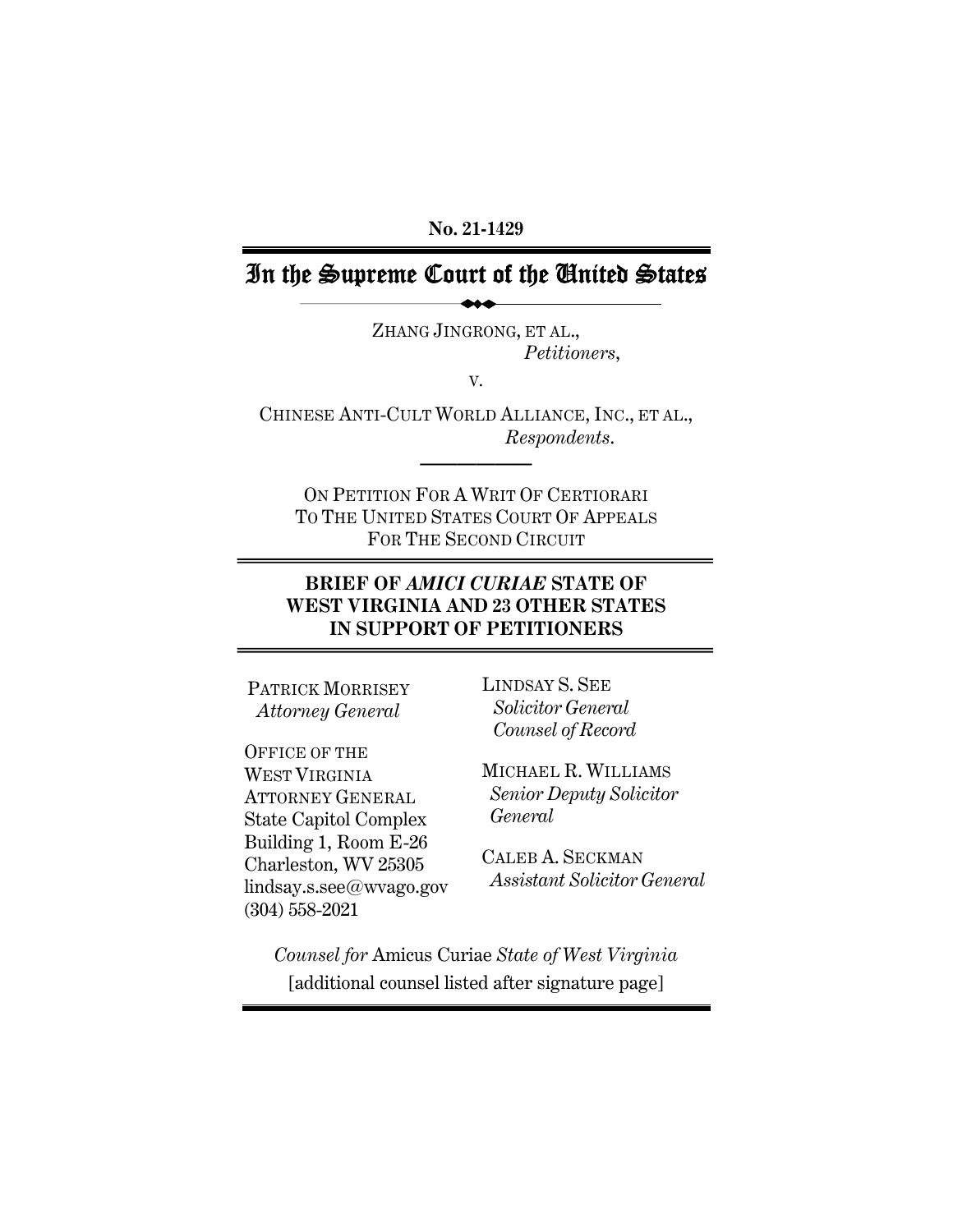### **QUESTION PRESENTED**

Whether the statutory text and First Amendment permit the Freedom of Access to Clinic Entrances Act's protections from violence at a "place of religious worship" to apply only to places religious adherents collectively recognize or religious leadership designates as a place primarily to gather for or to hold religious worship activities.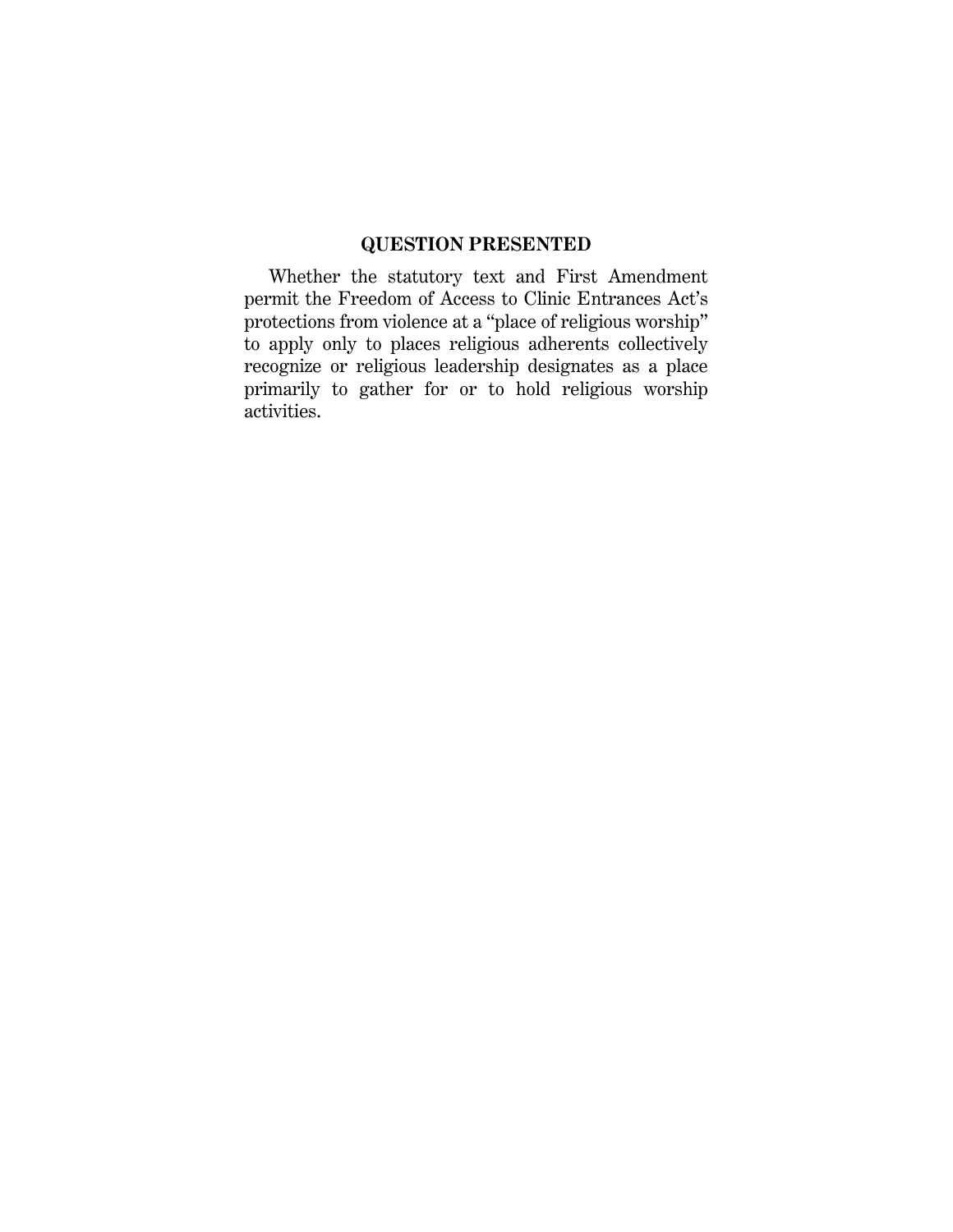# **TABLE OF CONTENTS**

| The Second Circuit's Construction<br>L.<br>Flouts America's History Of Religious<br>Liberty, Which Informs The Access Act's |
|-----------------------------------------------------------------------------------------------------------------------------|
|                                                                                                                             |
|                                                                                                                             |
|                                                                                                                             |
|                                                                                                                             |
|                                                                                                                             |
| II. The Second Circuit's Construction Creates                                                                               |
|                                                                                                                             |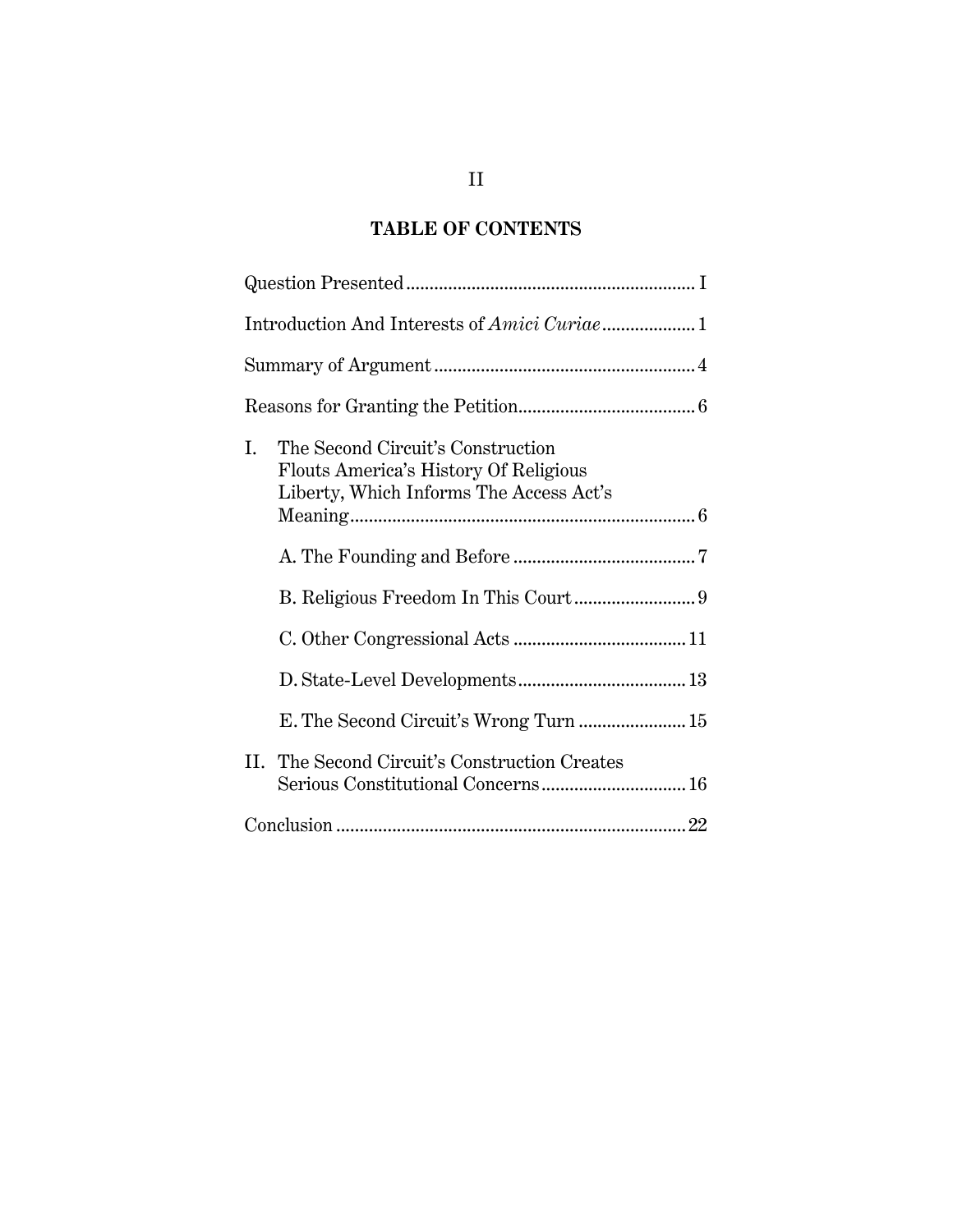# **Page(s)**

### **Cases**

| Am. Legion v. Am. Humanist Ass'n,                                                       |
|-----------------------------------------------------------------------------------------|
| Bond v. Bond,                                                                           |
| Brush & Nib Studio, LC v. City of<br>Phoenix,                                           |
| Cantwell v. Connecticut,                                                                |
| Church of the Lukumi Babalu Aye, Inc.<br>v. City of Hialeah,                            |
| City of Boerne v. Flores,                                                               |
| Civ. Aeronautics Bd. v. Delta Air Lines,<br>Inc.,                                       |
| Clark v. Martinez,                                                                      |
| Corp. of Presiding Bishop of Church of<br>Jesus Christ of Latter-day Saints<br>v. Amos, |
| Coulee Cath. Sch. v. Lab. & Indust. Rev.<br>$Commn$ ,                                   |
|                                                                                         |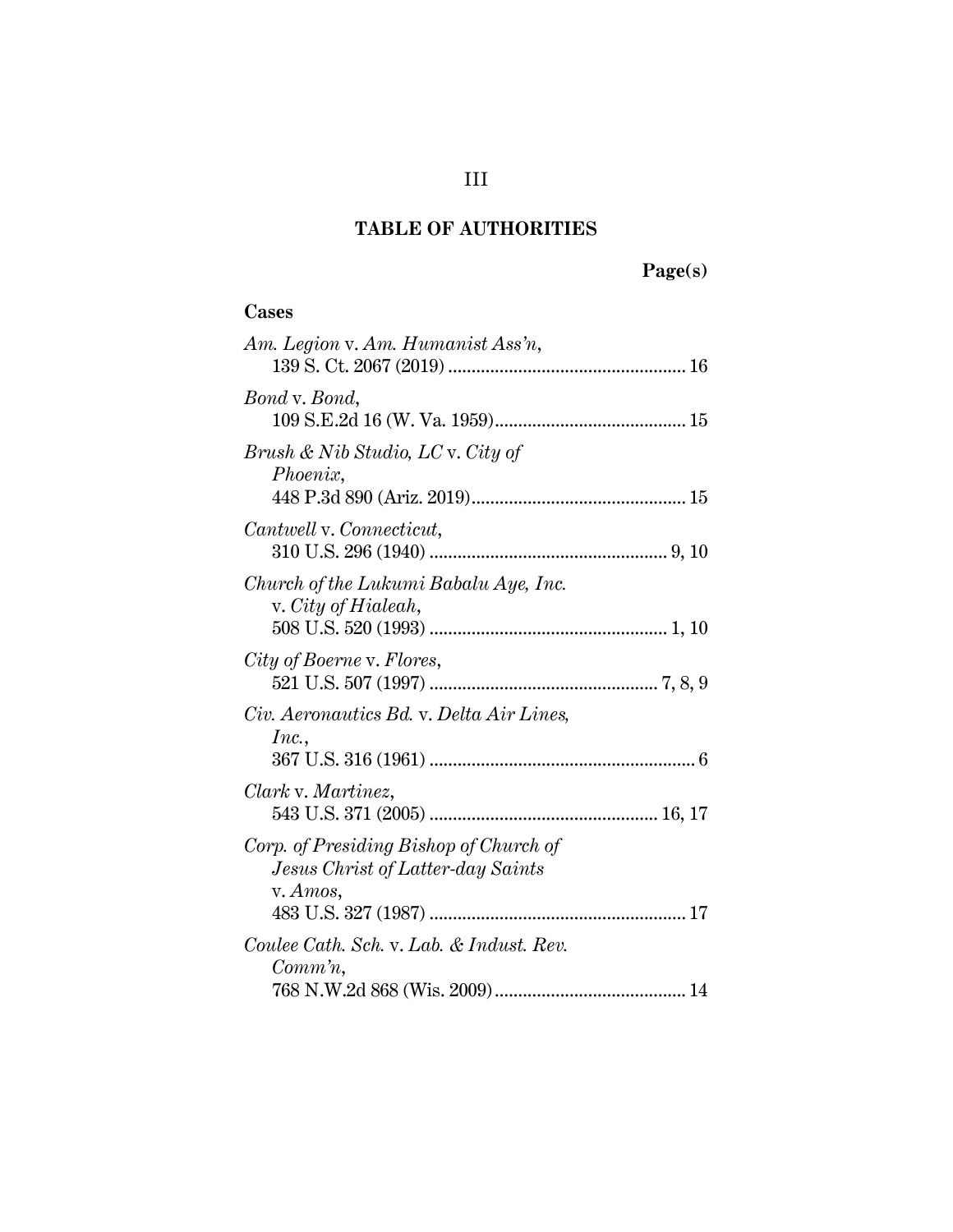### (*continued*)

# **Page(s)**

| Davies Warehouse Co. v. Bowles,                                              |
|------------------------------------------------------------------------------|
| Dep't of Com. v. U.S. House of<br>Representatives,                           |
| Everson v. Bd. of Ed. of Ewing Twp.,                                         |
| Follett v. Town of McCormick,                                                |
| <i>Haight</i> v. <i>Thompson</i> ,                                           |
| <i>Hernandez</i> v. Comm'r,                                                  |
| Holden v. Bd. of Educ. of City of Elizabeth,                                 |
| Kedroff v. Saint Nicholas Cathedral of<br>Russian Orthodox Church in N. Am., |
| Kokoszka v. Belford,                                                         |
| Larson v. Valente,                                                           |
| Marsh v. Alabama,                                                            |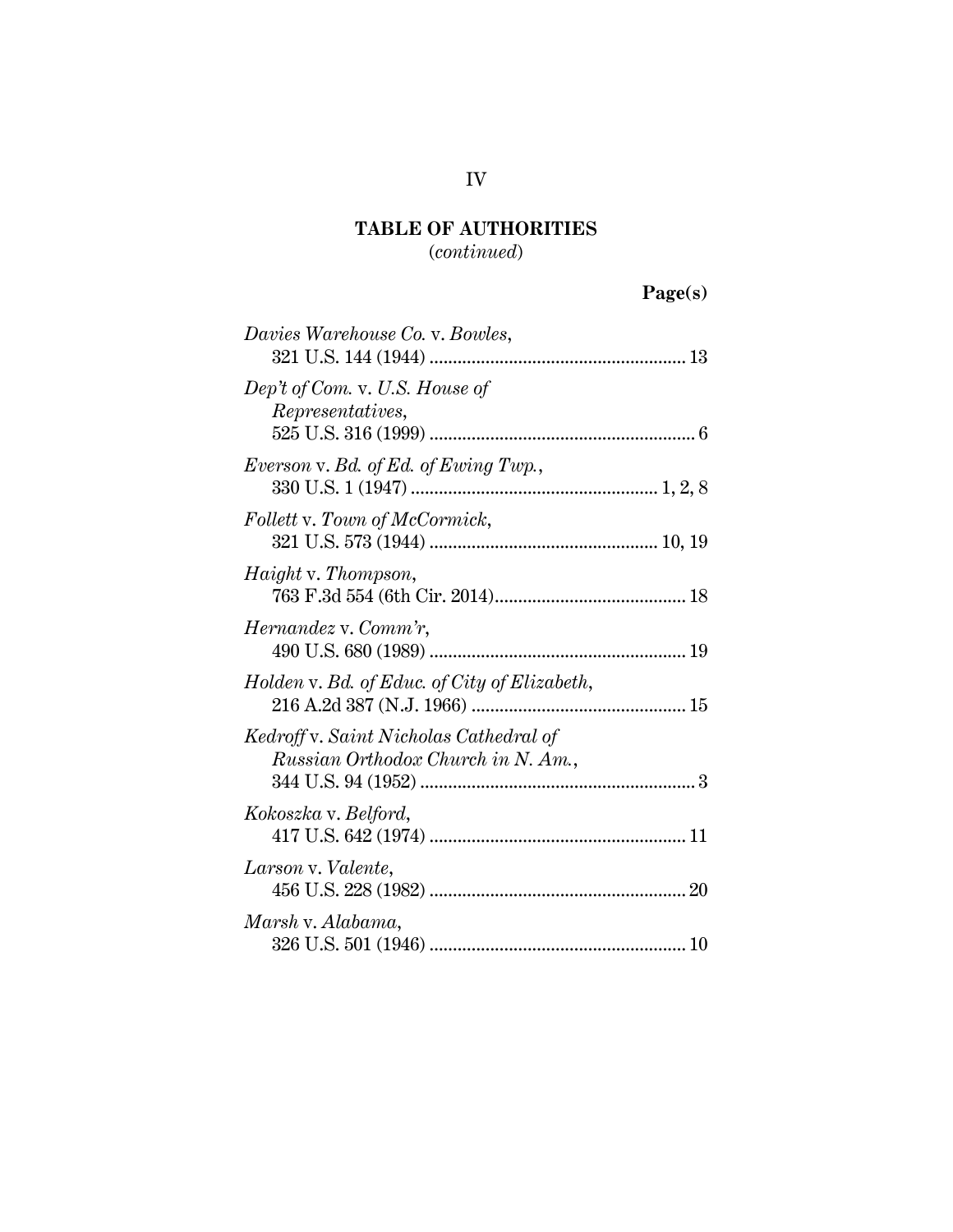(*continued*)

| $\mathbf{Page}(s)$ |
|--------------------|
|--------------------|

| Masterpiece Cakeshop, Ltd. v. Colo. Civ.<br>Rts. Comm'n,                                 |  |
|------------------------------------------------------------------------------------------|--|
| Md. & Va. Eldership of Churches of God<br>v. Church of God at Sharpsburg, Inc.,          |  |
| NLRB v. Catholic Bishop of Chi.,                                                         |  |
| Our Lady of Guadalupe Sch.<br>v. Morrissey-Berru,                                        |  |
| <i>Phoenix Container, L.P. v. Sokoloff,</i>                                              |  |
| Presbyterian Church in U.S. v. Mary<br>Elizabeth Blue Hull Mem'l<br>Presbyterian Church, |  |
| <i>Reynolds v. United States,</i>                                                        |  |
| Roman Cath. Diocese of Brooklyn v.<br>Cuomo,                                             |  |
| Rosenberger v. Rector & Visitors of Univ.<br>of Virginia,                                |  |
| Salazar v. Buono,                                                                        |  |

V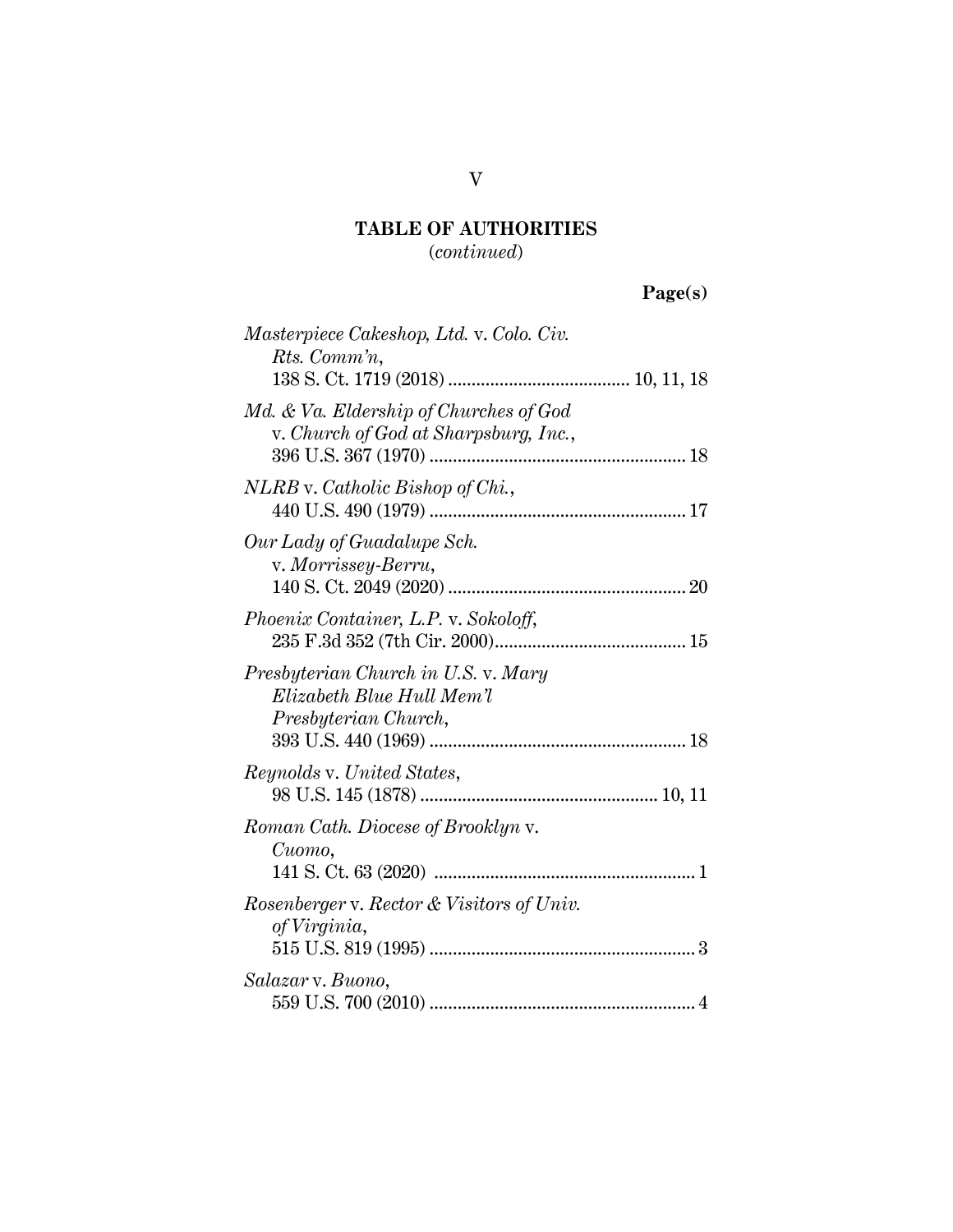(*continued*)

# **Page(s)**

| Schneider v. New Jersey,                                            |  |
|---------------------------------------------------------------------|--|
| Smith v. Wade,                                                      |  |
| Thomas v. Rev. Bd. of Ind. Emp. Sec. Div.,                          |  |
| Trustees of New Life in Christ Church v.<br>City of Fredericksburg, |  |
| United States v. Jefferson Elec. Mfg. Co.,                          |  |
| United States v. Palomar-Santiago,                                  |  |
| United States v. Seeger,                                            |  |
| United States v. Wong Kim Ark,                                      |  |
| United Steelworkers of Am., AFL-CIO-<br>$CLC$ v. Weber,             |  |
| Vinning-El v. Evans,                                                |  |
| Widmar v. Vincent,                                                  |  |
| Wisconsin v. Yoder,                                                 |  |
|                                                                     |  |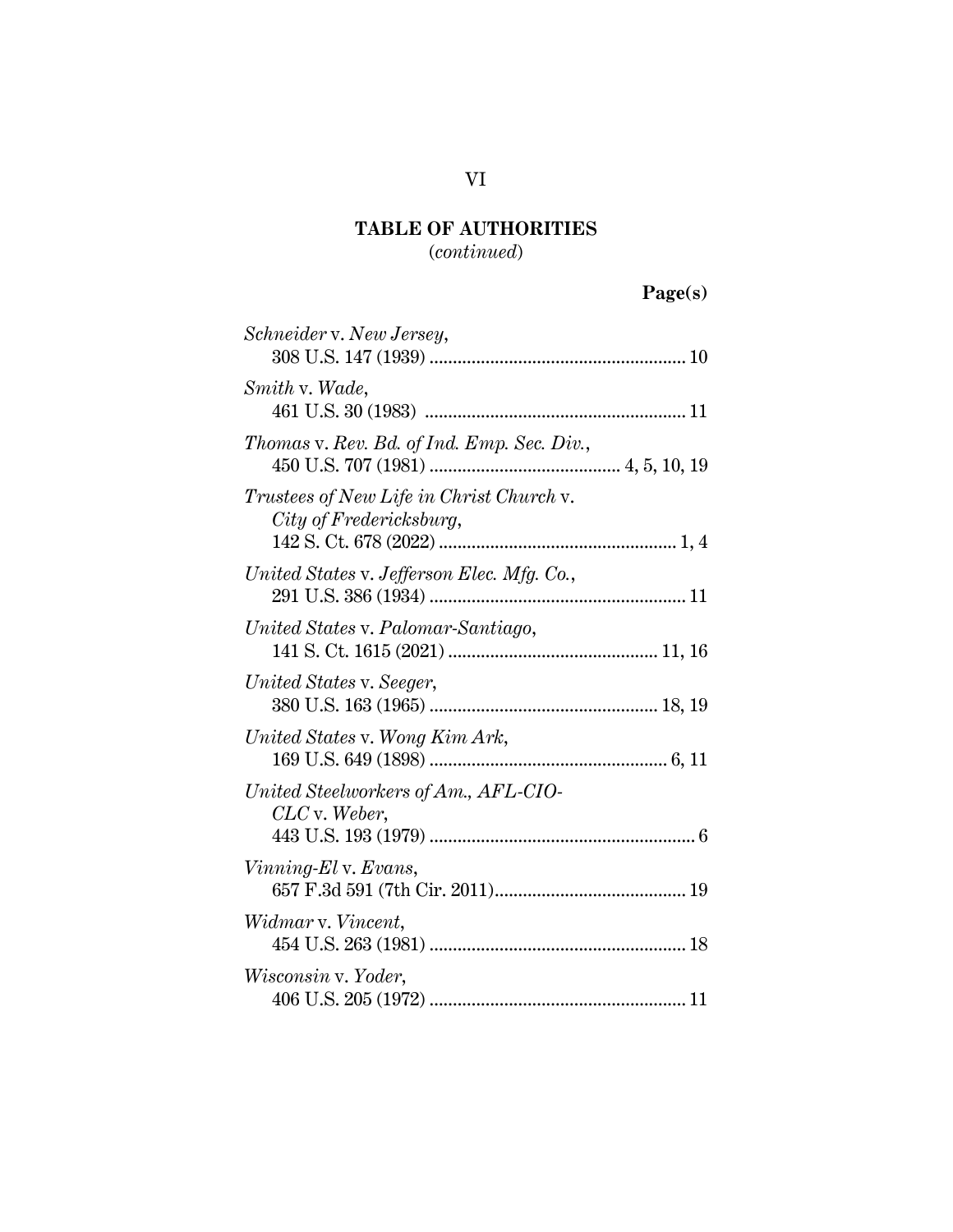$(continued)$ 

## $\mathbf{Page}(\mathbf{s})$

## **Constitutional Provisions**

## **Federal Statutes**

### **VII**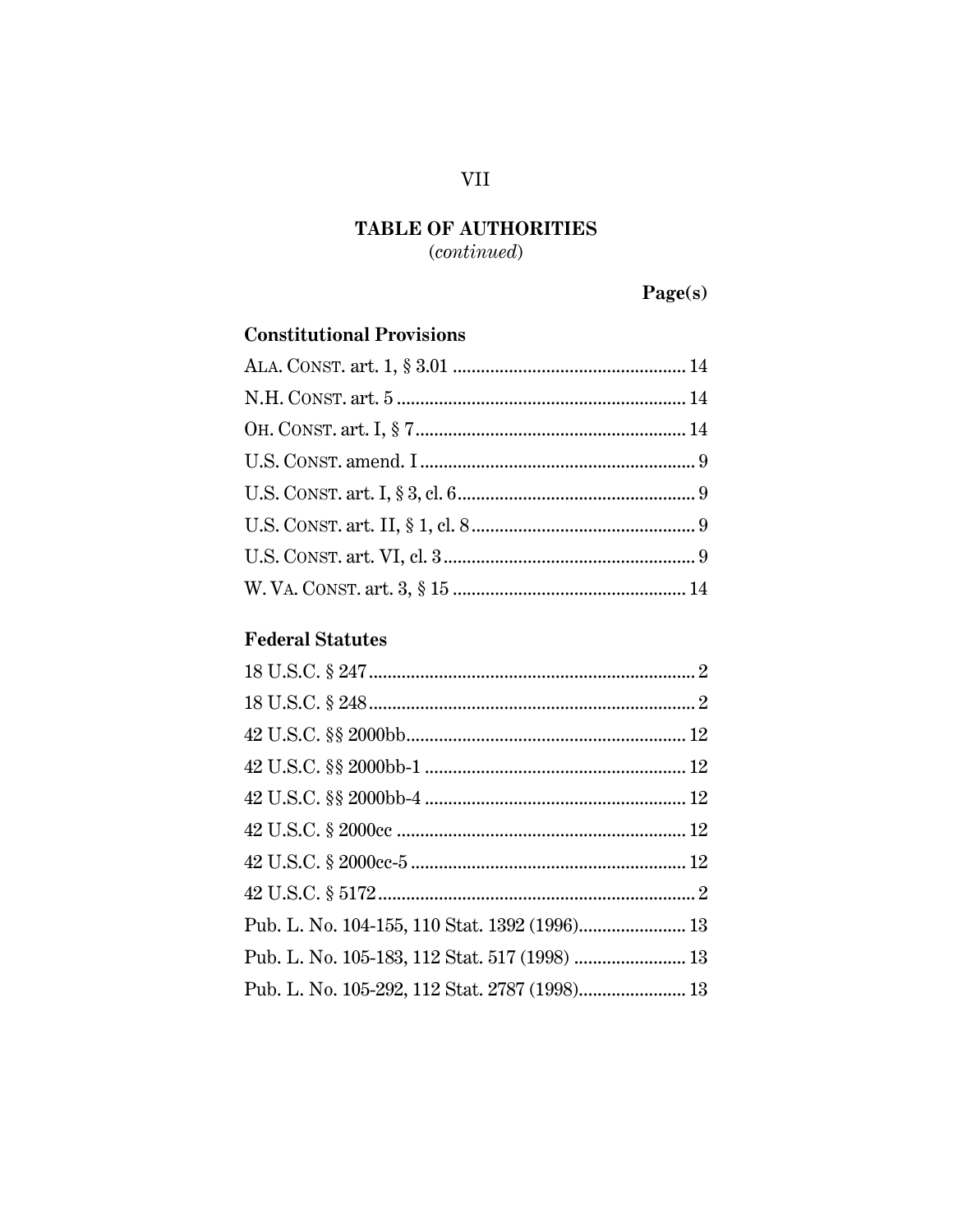## **VIII**

## TABLE OF AUTHORITIES

 $(continued)$ 

# Page(s)

### **State Statutes**

| Tex. Civ. Prac. & Remedies Code § 110.001 14 |
|----------------------------------------------|
|                                              |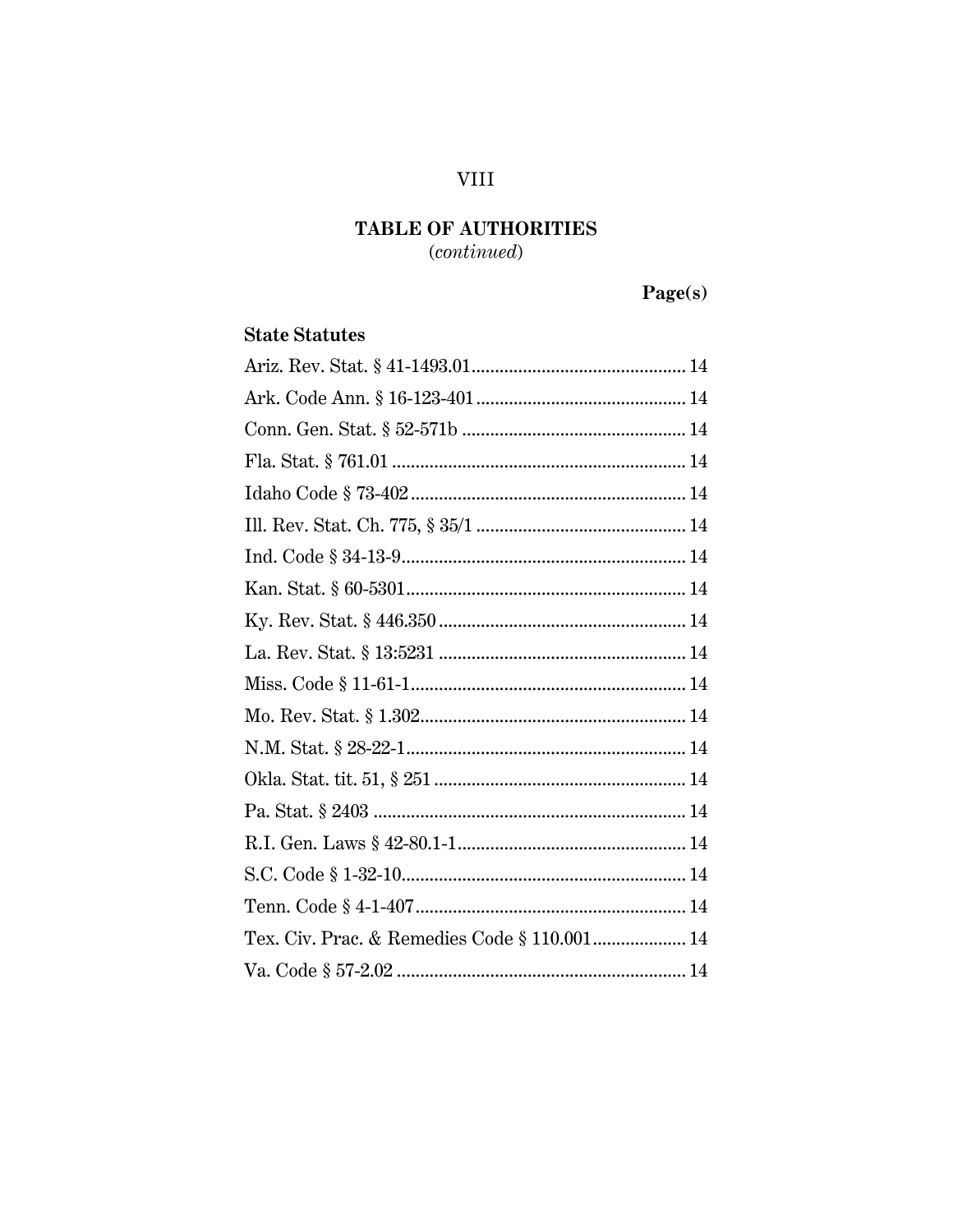(*continued*)

| $\text{age}(s)$ |
|-----------------|
|-----------------|

| Regulation                                                                                                         |
|--------------------------------------------------------------------------------------------------------------------|
|                                                                                                                    |
| <b>Other Authorities</b>                                                                                           |
| Carl Hollan, A Broken System: Failures of<br>the Religious Regulatory System in the<br>People's Republic of China, |
| Carl Zollman, Religious Liberty in the<br>American Law,                                                            |
| Charles E. Hummel, The Church at Home:<br>The House Church Movement,                                               |
| Danielle Mueller, Cherryville Baptist<br>Holds Riverside Baptism, NJ.COM                                           |
| H.R. 1308 (103rd): Religious Freedom<br><i>Restoration Act of 1993, GOVTRACK</i>                                   |
|                                                                                                                    |
| Jill Altman, Sukkot: Why It's The Favorite<br>Holiday At Our House,<br>INTERMOUNTAIN JEWISH NEWS (Sept.            |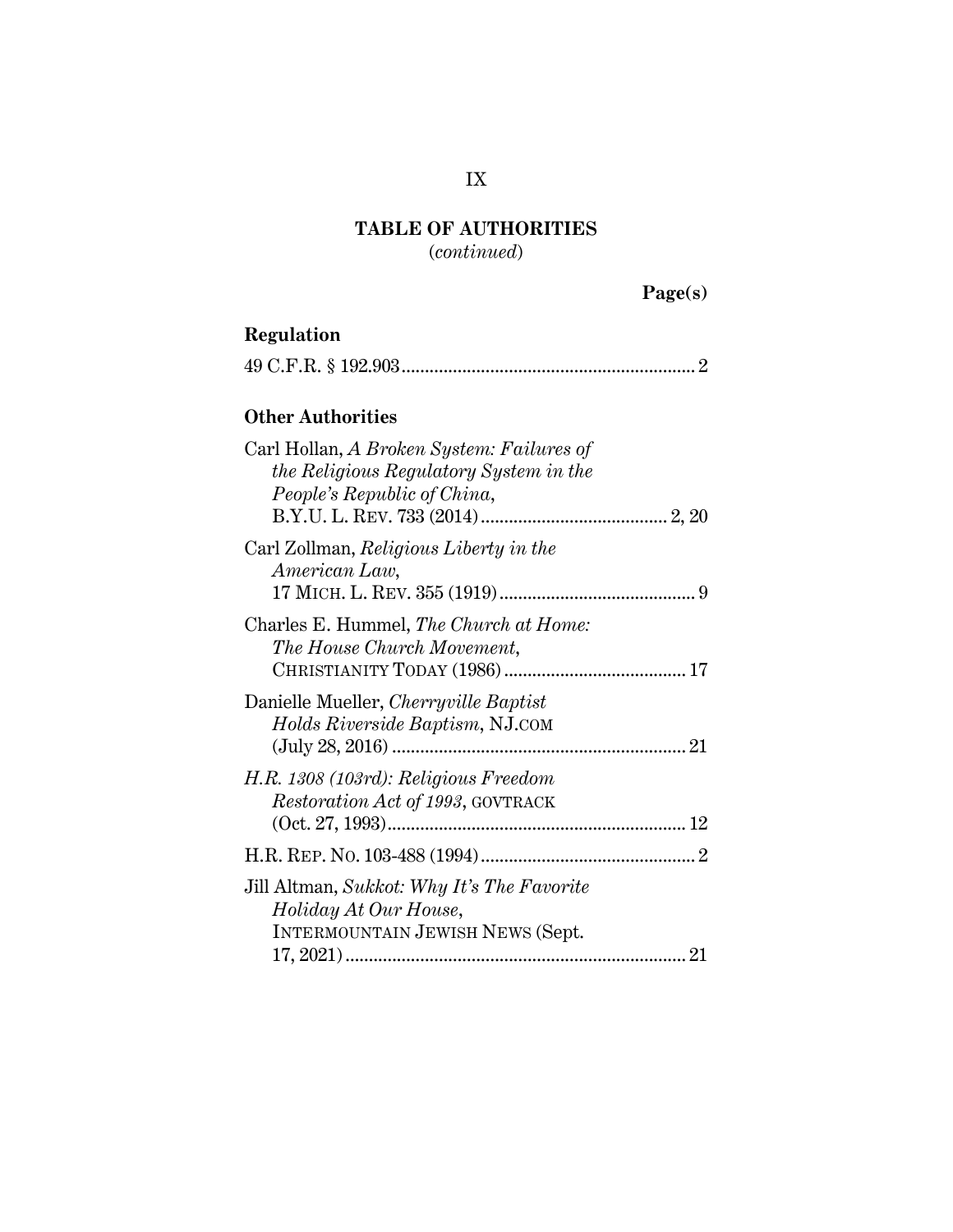### (*continued*)

# **Page(s)**

| John Witte, Jr., Joel A. Nichols, "Come<br>Now Let Us Reason Together":<br>Restoring Religious Freedom in<br>America and Abroad, |
|----------------------------------------------------------------------------------------------------------------------------------|
|                                                                                                                                  |
| Michael W. McConnell, The Origins and<br>Historical Understanding of Free<br><i>Exercise of Religion,</i>                        |
| Mike Maslanik, Wife Fights for Husband<br>Jailed in China,                                                                       |
| Orrin G. Hatch, Religious Liberty at Home<br>and Abroad: Reflections on Protecting<br><i>This Fundamental Freedom,</i>           |
| Pauline Bartolone, Sacramento Muslims<br>Celebrate Eid — Outside And Six Feet                                                    |
| Protecting Religious Exercise: The First<br>Amendment and Legislative Responses<br>to Religious Vandalism,                       |
| Rewilding Christianity,                                                                                                          |

### X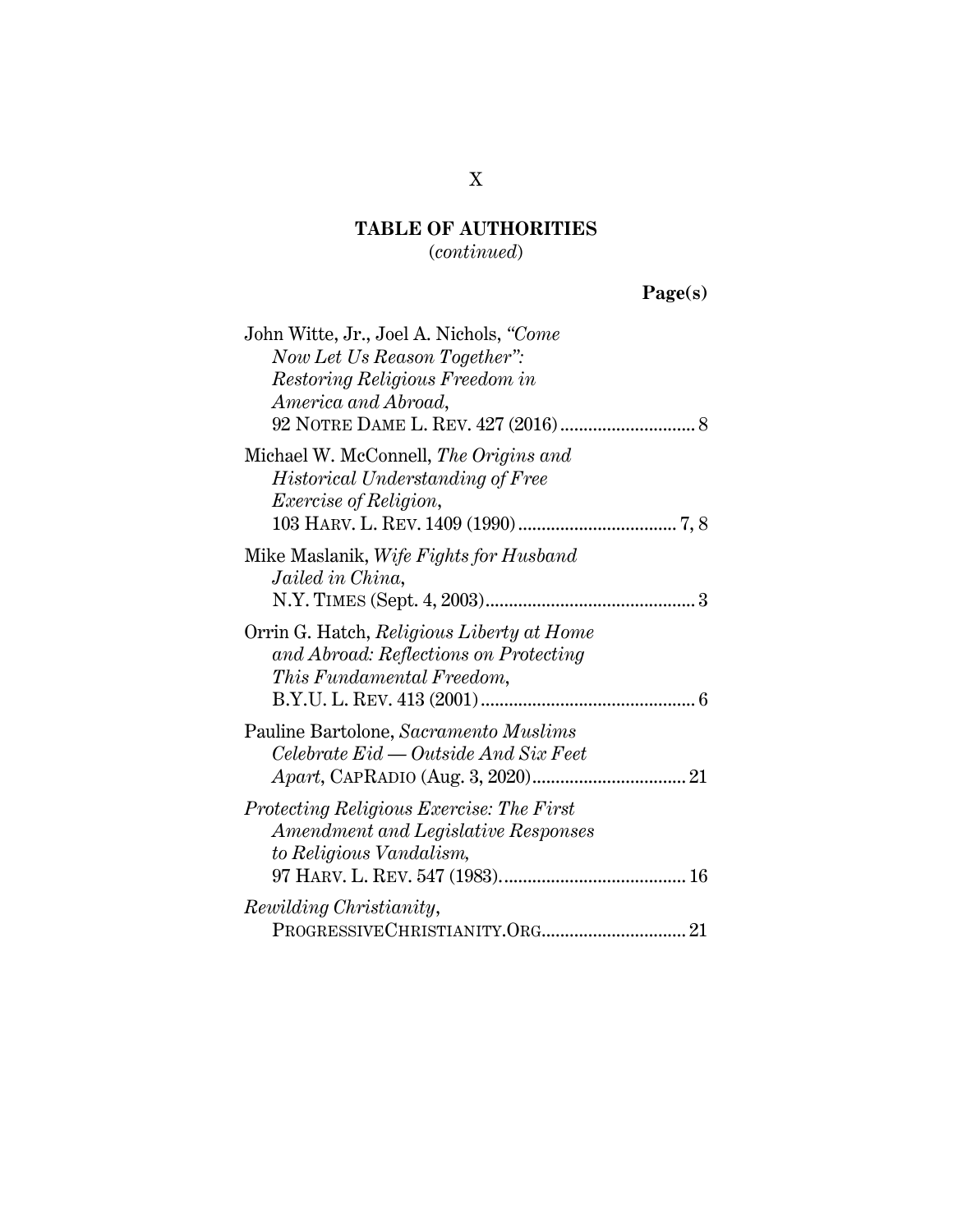(*continued*)

# **Page(s)**

| Richard Albert, American Separationism<br>and Liberal Democracy: The<br>Establishment Clause in Historical<br>and Comparative Perspective,           |
|------------------------------------------------------------------------------------------------------------------------------------------------------|
| Sophie Goodman, A Country Burning for<br>Religious Freedom: The New Draft<br>Law on Freedom of Religion in<br>Vietnam,                               |
| <b>U.S. COMMISSION ON INTERNATIONAL</b><br>RELIGIOUS FREEDOM, ANNUAL                                                                                 |
| U.S. DEP'T OF JUSTICE, REPORT ON THE<br><b>TWENTIETH ANNIVERSARY OF THE</b><br><b>RELIGIOUS LAND USE AND</b><br><b>INSTITUTIONALIZED PERSONS ACT</b> |
| Vincent Blasi, School Vouchers and<br><i>Religious Liberty: Seven Questions</i><br>from Madison's Memorial and<br>Remonstrance,                      |
| WILLIAM WARREN SWEET, RELIGION IN                                                                                                                    |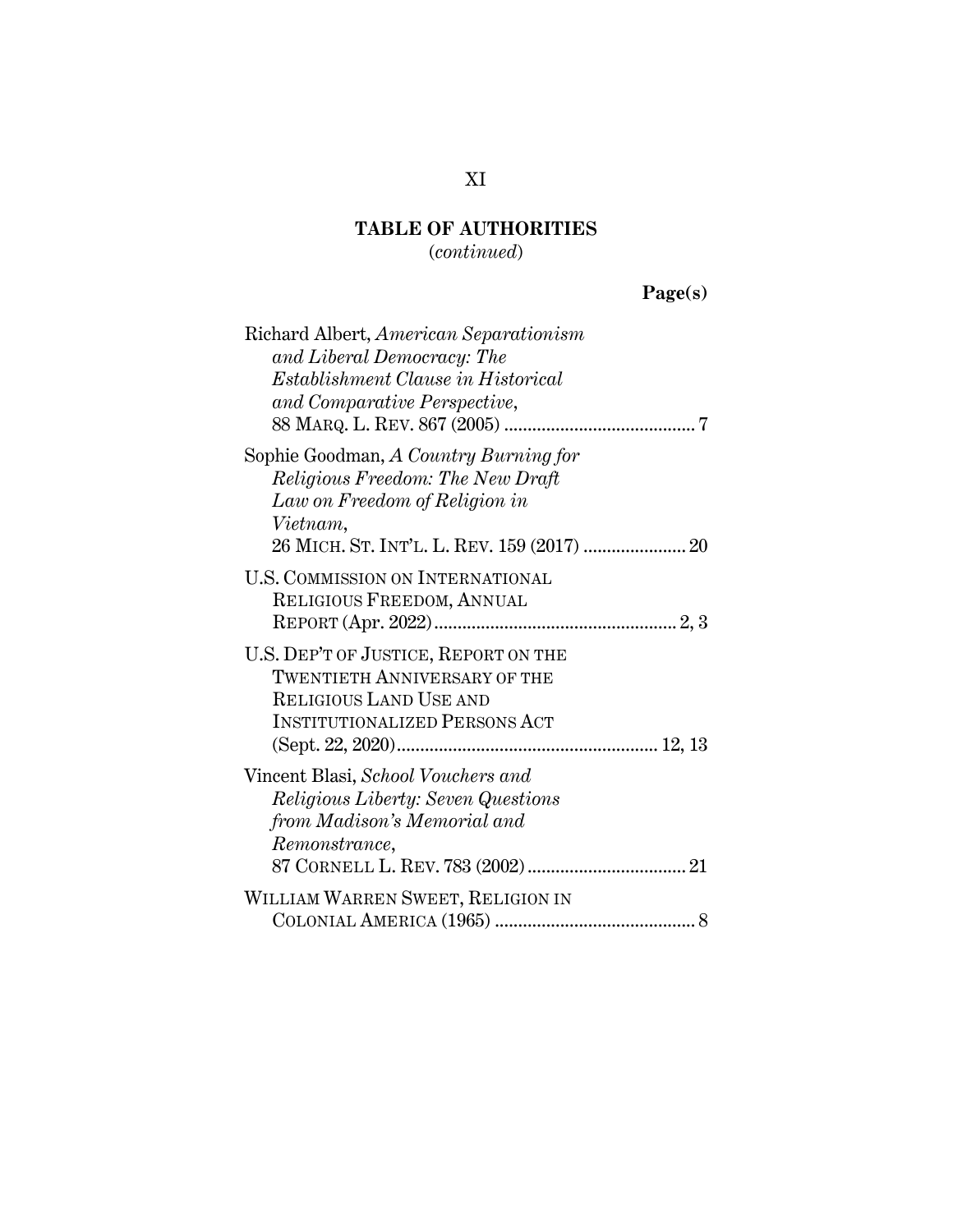### **INTRODUCTION AND INTERESTS OF** *AMICI CURIAE***<sup>1</sup>**

America's commitment to religious freedom is "essential." *Church of the Lukumi Babalu Aye, Inc.* v. *City of Hialeah*, 508 U.S. 520, 524 (1993). It constitutes "one of our most treasured and jealously guarded constitutional rights." *Roman Cath. Diocese of Brooklyn* v. *Cuomo*, 141 S. Ct. 63, 81 (2020) (Sotomayor, J., dissenting). And the *amici* States—West Virginia, Alabama, Arizona, Arkansas, Florida, Indiana, Kansas, Kentucky, Louisiana, Mississippi, Missouri, Montana, Nebraska, New Hampshire, North Dakota, Ohio, Oklahoma, South Carolina, South Dakota, Tennessee, Texas, Utah, and Virginia—are deeply concerned with protecting "our first freedom." *Id.* at 70 (Gorsuch, J., concurring).

Our nation's tradition of free exercise stems in part from a history of religious violence inflicted elsewhere. "Torrents of blood have been spilt in the old world," wrote James Madison, "by vain attempts of the secular arm to extinguish Religious discord, by proscribing all difference in Religious opinions." *Everson* v. *Bd. of Ed. of Ewing Twp.*, 330 U.S. 1, 69 (1947) (cleaned up). Madison and the other "Framers of our Constitution were acutely aware how governments in Europe had sought to control and manipulate religious practices and churches," often through violence. *Trustees of New Life in Christ Church* v. *City of Fredericksburg*, 142 S. Ct. 678, 679 (2022) (Gorsuch, J., dissenting from denial of certiorari). So "[t]hey resolved that America would be different." *Id.* Madison, for instance, led the Virginia Assembly to pass

<sup>1</sup> Under Supreme Court Rule 37.2(a), *amici* timely notified counsel of record of their intent to file this brief.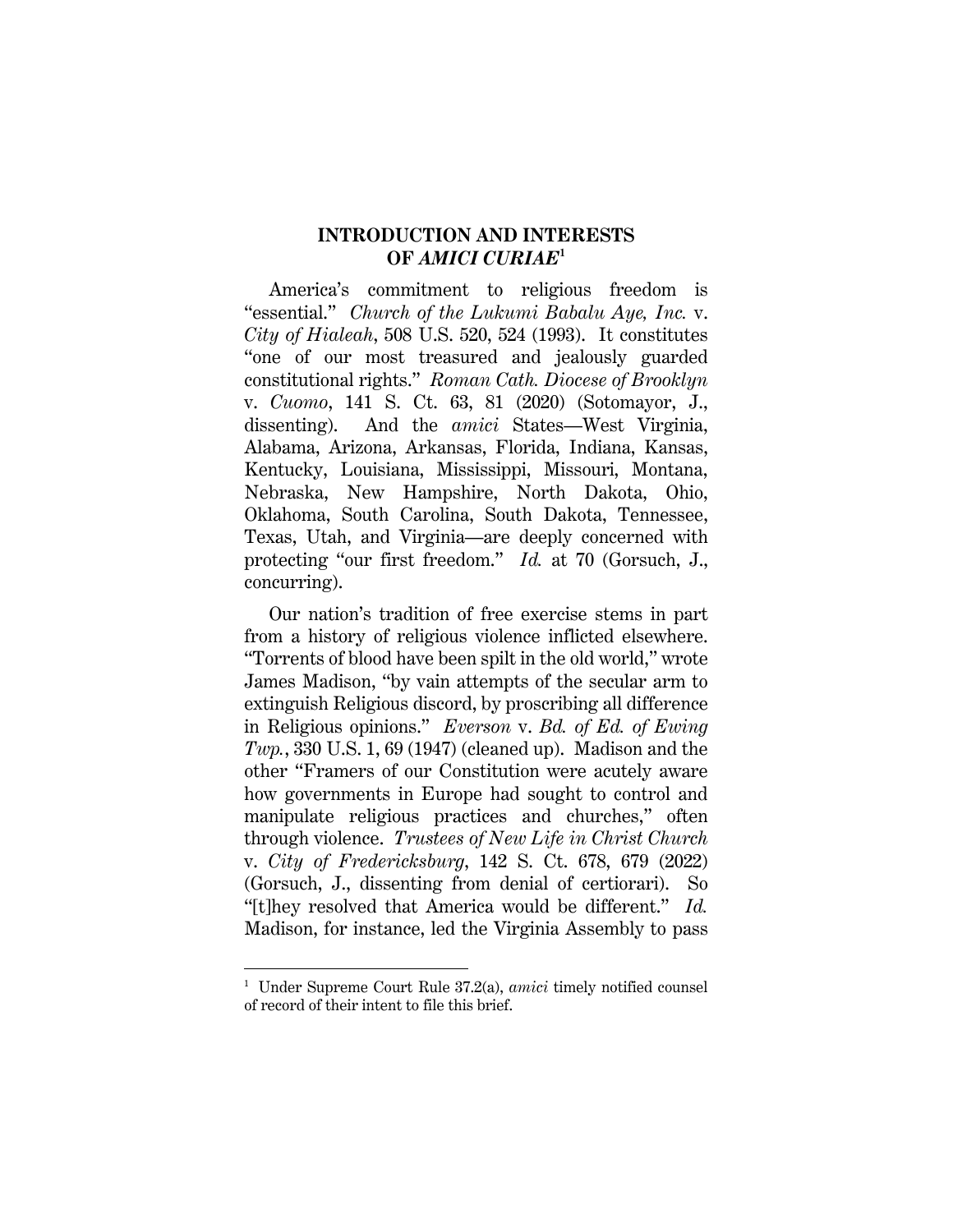Thomas Jefferson's 1786 Virginia Bill for Religious Liberty, which provided that "no man … shall otherwise suffer on account of his religious opinions or belief." *Everson*, 330 U.S. at 13. And Madison and Jefferson didn't stop there. They also helped ensure that the Religion Clauses ultimately enshrined in the federal Constitution "ha[ve] the same objective and … provide the same protection." *Id.*

In the "Access Act"—a statute that state Attorneys General are expressly empowered to enforce, see 18 U.S.C. § 248(c)(3)—Congress reaffirmed our country's broad protections for religious worship by targeting violence directed at religious practices. The law prescribes criminal penalties and civil remedies for acts or threats of violence aimed at those "exercising or seeking to exercise the First Amendment right of religious freedom at a place of religious worship." *Id.* § 248(a)(2). In referring to a "place of religious worship," Congress used an intentionally broad term. It chose not to tie liability to "religious real property," *id.* § 247, "house[s] of worship," 42 U.S.C. § 5172(a)(3)(C), "religious facilities," 49 C.F.R. § 192.903, or the like. It instead drafted a comprehensive statute to reflect its "profound concern … over private intrusions on religious worship." H.R. REP. NO. 103-488, at 9 (1994).

Petitioners are exactly the sort of worshippers one might expect to find safety in a statute like this. They practice Falun Gong, which places them in "the thirdlargest group" of those suffering freedom-of-religion or freedom-of-belief restrictions worldwide. U.S. COMMISSION ON INTERNATIONAL RELIGIOUS FREEDOM ("USCIF"), ANNUAL REPORT 78 (Apr. 2022). The group started in China under a Communist regime hostile to religious pluralism. See, *e.g.*, Carl Hollan, *A Broken*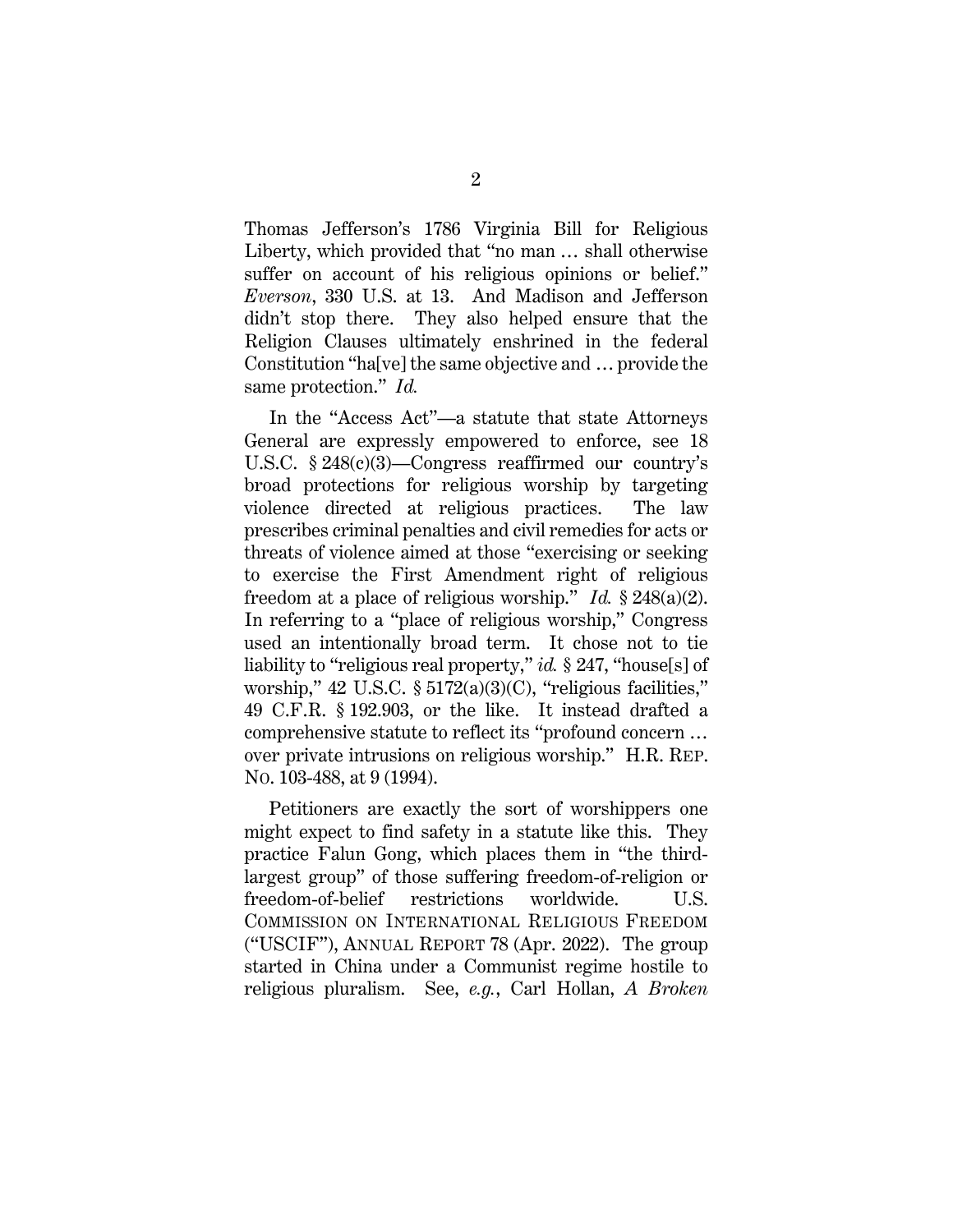*System: Failures of the Religious Regulatory System in the People's Republic of China*, 2014 B.Y.U. L. REV. 733, 735 (2014) (describing how Chinese Communist policy has "vacillated between attempts to control religious organizations and attempts to eradicate religion"). Under that regime, "adherents of groups with perceived foreign influence"—like the Falun Gong—"are especially vulnerable to persecution." USCIF, *supra*, at 16-17; see also, *e.g.*, Mike Maslanik, *Wife Fights for Husband Jailed in China*, N.Y. TIMES (Sept. 4, 2003), https://nyti.ms/ 3zbtRxy (describing China's "secret police force designed to root out practitioners of Falun Gong"). Many Falun Gong practitioners have thus fled to America. Yet even after coming here, Petitioners allegedly continue to face persecution and abuse from Communist sympathizers. So taking Congress at its word and believing that the Access Act defended them from violence at their places of worship, they sued.

The Second Circuit denied Petitioners the statute's protection by interpreting it to reach only places "primarily" devoted to religious worship. Pet.App.23a. In doing so, it unduly narrowed a statute meant to bar the worst acts of violence in many of America's sacred places. This construction compels victims of religious violence to prove their activity was religious enough, and it enmeshes courts in deciding what constitutes true worship warranting protection.

None of that is right. The Second Circuit's approach offends several aspects of American religious freedom. The "prohibition on governmental preferences for some religious faiths over others" is one; now only religions with designated buildings for worship benefit from the Act. *Rosenberger* v. *Rector & Visitors of Univ. of Virginia*, 515 U.S. 819, 855 (1995) (Thomas, J., concurring). Individual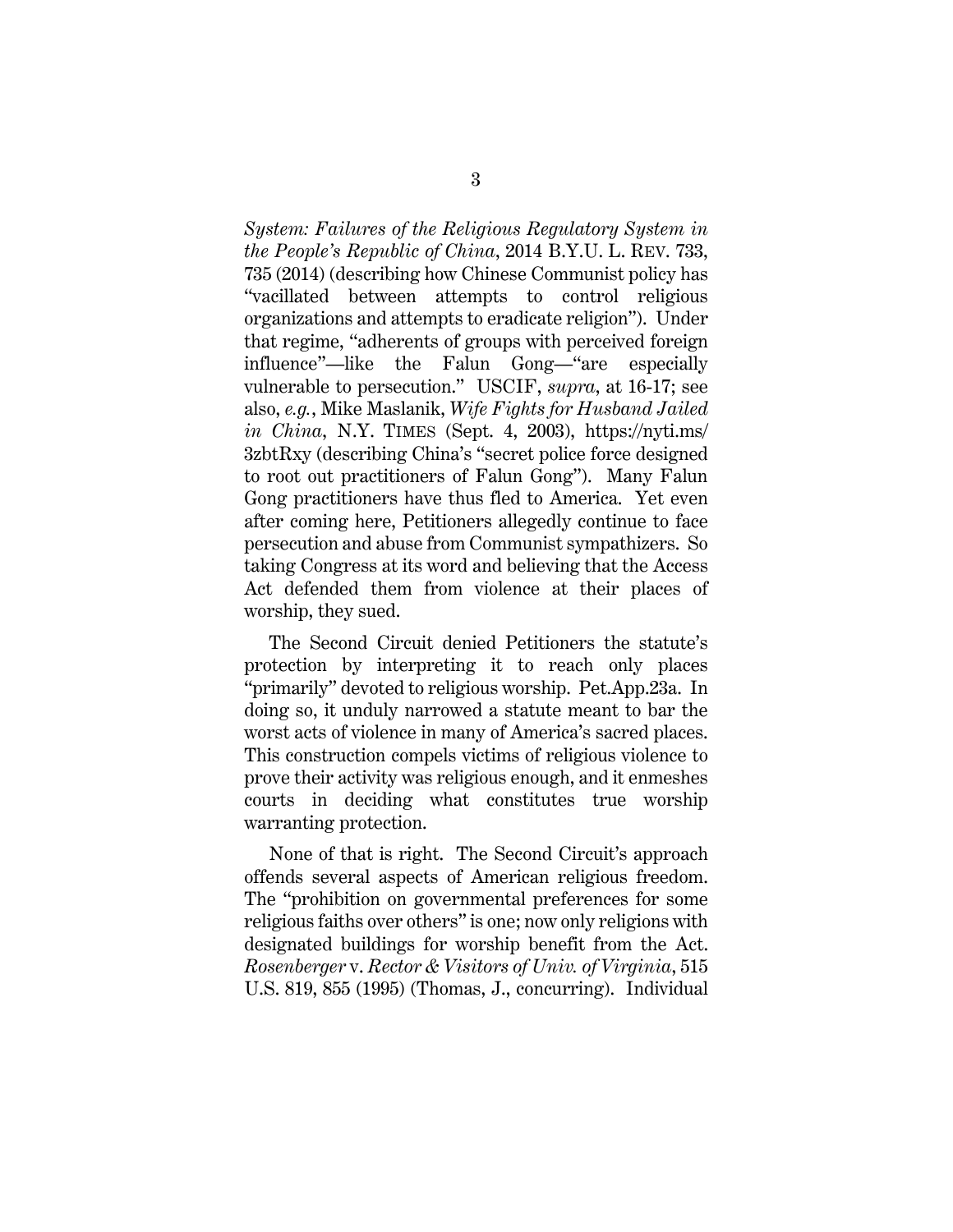believers' rights to "decide for themselves, free from state interference, matters of ... faith and doctrine" is another; what locations are "primary" to their religious practice are now open for judicial second-guessing. *Kedroff* v. *Saint Nicholas Cathedral of Russian Orthodox Church in N. Am.*, 344 U.S. 94, 116 (1952). And the rule against judicial "efforts to 'subject' religious beliefs to 'verification'" is another still; judges are now tasked with deciding whether a place is sufficiently worshipful to warrant protection. *Trustees of New Life in Christ Church*, 142 S. Ct. at 679 (Gorsuch, J., dissenting from denial of certiorari).

The *amici* States urge this Court to remedy the Second Circuit's anti-religion decision and restore the promise of our "Nation['s] unparalleled pluralism and religious tolerance." *Salazar* v. *Buono*, 559 U.S. 700, 723 (2010). *Properly* construed, the Access Act does not ask judges to leave their lanes of "function and [] competence," *Thomas* v. *Rev. Bd. of Ind. Emp. Sec. Div.*, 450 U.S. 707, 716 (1981), nor entangle themselves with quintessentially religious assessments. And its broad text is fully consistent with the nation's history of free exercise. But the Second Circuit rewrote it into something else. Particularly when grappling with a statute that takes matters of religious freedom head on, the Second Circuit was wrong to set our history of liberty aside. Religious liberty is fundamental to our federal regime and to day-to-day life in every State. The Court should take this case and reverse.

#### **SUMMARY OF ARGUMENT**

The Court should grant the Petition for the reasons Petitioners urge: The decision below is wrong on an issue of national importance that stands at the center of our constitutional tradition. The States highlight two aspects of the lower court's serious errors here. Uncorrected, that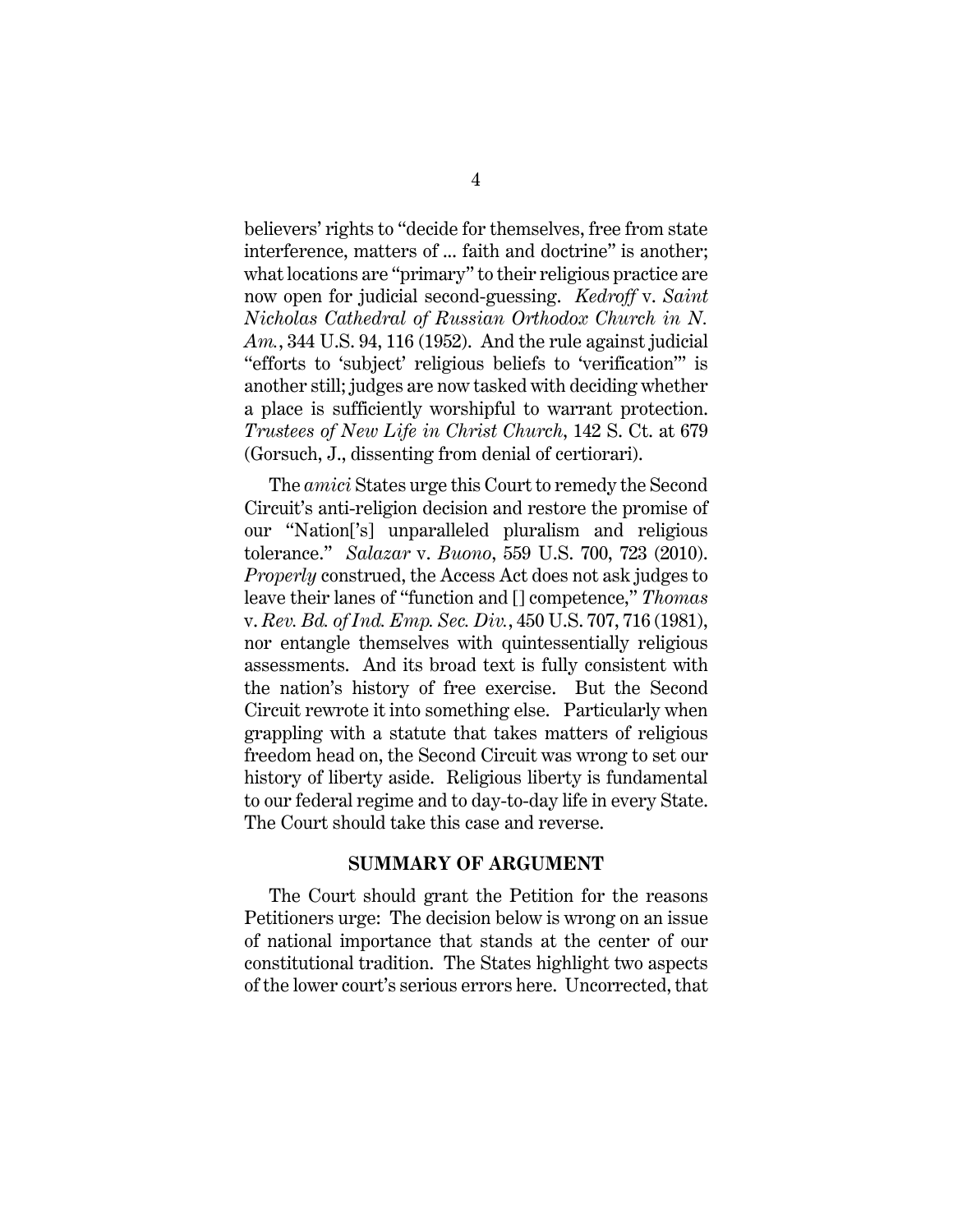court's interpretation could unjustifiably leave our residents at risk when they practice the many faiths their consciences dictate.

**I.** The Second Circuit's opinion contradicts our country's history of religious liberty—a history that necessarily informs any understanding of the Access Act. That history instead confirms Petitioners' plain-text construction. Even before the Founding, Americans sought to protect each other when they engaged in religious worship. This long-running embrace of broad religious freedom continues in the modern day. It resonates throughout our state and federal constitutions, state and federal statute books, and state and federal case reporters. Yet the Second Circuit ignored all that and construed the Access Act in one of the narrowest possible ways. The Court should grant certiorari to remove that stain on our tradition of freedom.

**II.** Further, even though the Access Act was designed to *protect* constitutional liberties, the Second Circuit's opinion actually *creates* constitutional problems under the Religion Clauses. The bounds of "judicial function and judicial competence," *Thomas*, 450 U.S. at 716, exclude the sort of inquiries into religious practice that the Second Circuit's extra-textual reading requires. Individual believers should not have to show that a religious leader or collective would consider their "place of religious worship" a "primary" location. And the Second Circuit has read the statute to require courts to assess religions in ways they cannot and ought not. Quite simply, the lower court's decision invites the type of entanglement that courts usually—rightly—avoid.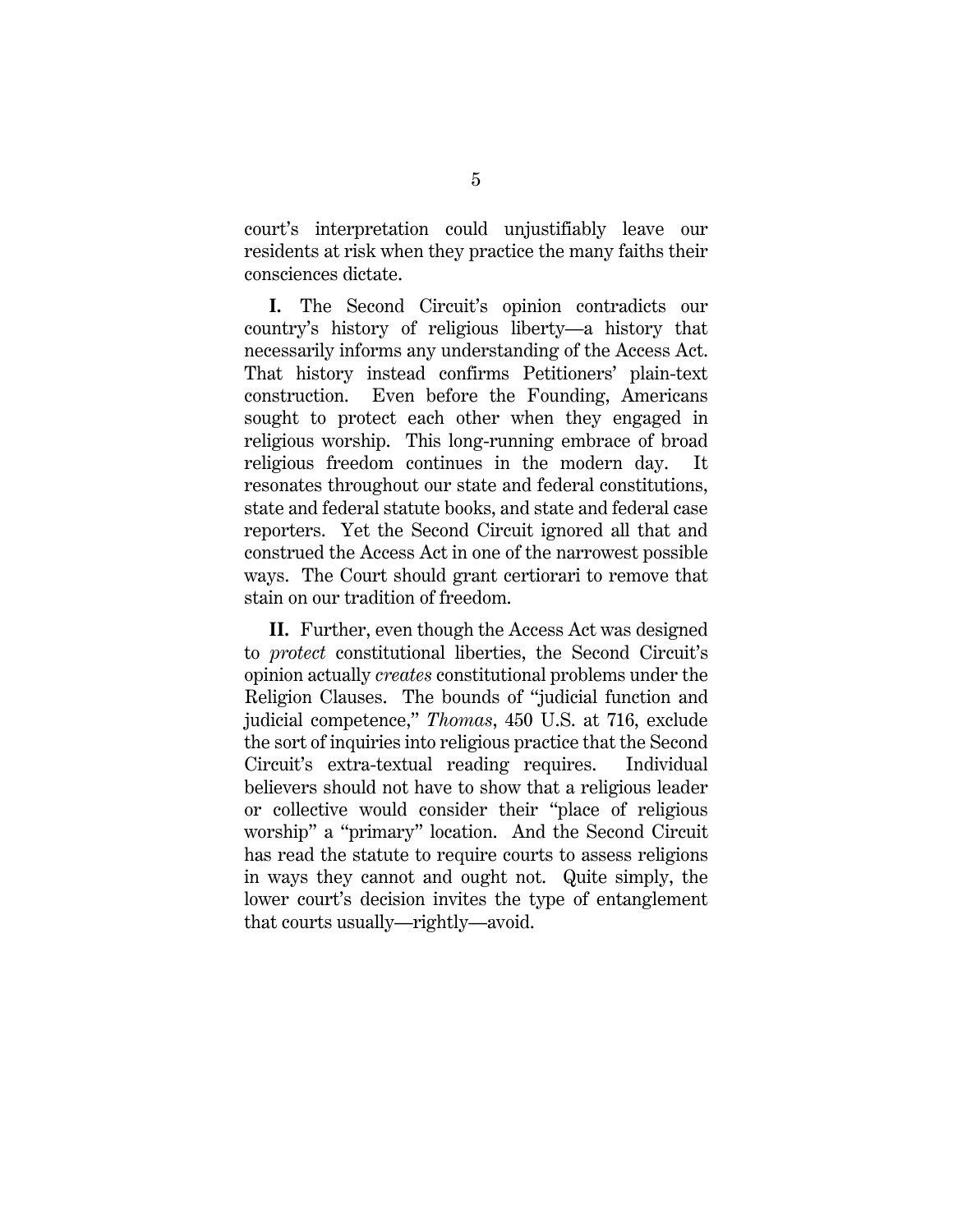#### **REASONS FOR GRANTING THE PETITION**

### **I. The Second Circuit's Construction Flouts America's History Of Religious Liberty, Which Informs The Access Act's Meaning.**

The Court should grant review to correct the Second Circuit's missteps in statutory construction for all the reasons Petitioners explain. See Pet. 13-18. But beyond that, the Court should also take up this case because the Second Circuit forgot that "statutory language necessarily derives much of its meaning from the surrounding circumstances." *Civ. Aeronautics Bd.* v. *Delta Air Lines, Inc.*, 367 U.S. 316, 323 (1961).

When "construing any act of legislation," the Court accounts for "the condition and … the history of the law as previously existing … in the light of which the new act must be read and interpreted." *United States* v. *Wong Kim Ark*, 169 U.S. 649, 653-54 (1898). All the more when it comes to matters of religious liberty; even the author of the provision here has recognized that legislative "answers" in this area are "a function of [America's] own unique history and culture." Orrin G. Hatch, *Religious Liberty at Home and Abroad: Reflections on Protecting This Fundamental Freedom*, 2001 B.Y.U. L. REV. 413, 428 (2001). And indeed, the "historical context from which the Act arose" confirms that Petitioners have the right reading of this law. *United Steelworkers of Am., AFL-CIO-CLC* v. *Weber*, 443 U.S. 193, 201 (1979). In other words, even if Petitioners' plain-text analysis left any doubt over the statute's meaning, that backdrop—the context in which Congress acted—would resolve it *against* the lower court's narrow read. See *Dep't of Com.*  v. *U.S. House of Representatives*, 525 U.S. 316, 339-40 (1999) (invoking 200 years of "historical context" and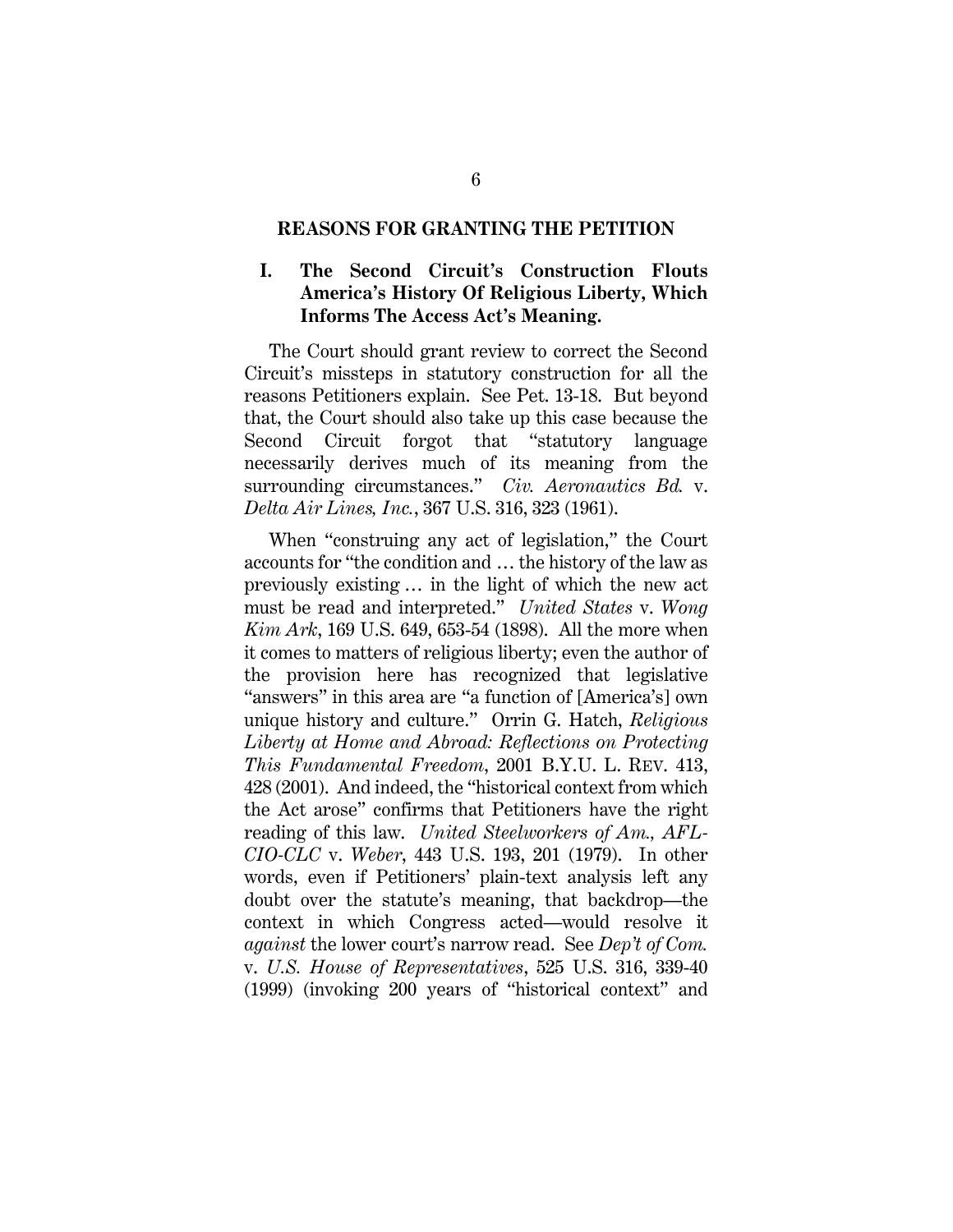"background" in refusing to construe a statute narrowly). The Court should repair the Second Circuit's unjustified break from our centuries-old tradition of protecting all manner of religious exercise.

#### **A. The Founding and Before**

Religious freedom traces to the roots of our Republic.

Many of the colonies embraced religious liberty's virtues over a hundred years before the Framers conceived the Constitution. See *City of Boerne* v. *Flores*, 521 U.S. 507, 551-52 (1997) (O'Connor, J., dissenting) (discussing the history of free exercise of religion in the colonies). As early as 1648, for instance, Lord Baltimore who had attracted settlers from Boston by promising "free liberty of religion"—secured a promise from Maryland's governor not to disturb Christians in the "free exercise" of their religion. Michael W. McConnell, *The Origins and Historical Understanding of Free Exercise of Religion*, 103 HARV. L. REV. 1409, 1425 (1990). Massachusetts Governor John Winthrop, seemingly indignant at the suggestion that his land was a bastion of intolerance, responded that none "of our people … had a temptation that way." *Id.* Maryland's Assembly echoed those sentiments a year later, passing a formal Act Concerning Religion. *City of Boerne*, 521 U.S. at 551. That statute ensured that no Christian sect would be "troubled, Molested or discountenanced" for its beliefs. *Id*.

This example wasn't an outlier, and the pattern continued over the decades. Quaker colonies in New Jersey and Pennsylvania and the Dutch colony in New York embraced notions of religious liberty and tolerance throughout much of the mid- to late-1600s. See Richard Albert, *American Separationism and Liberal Democracy: The Establishment Clause in Historical and*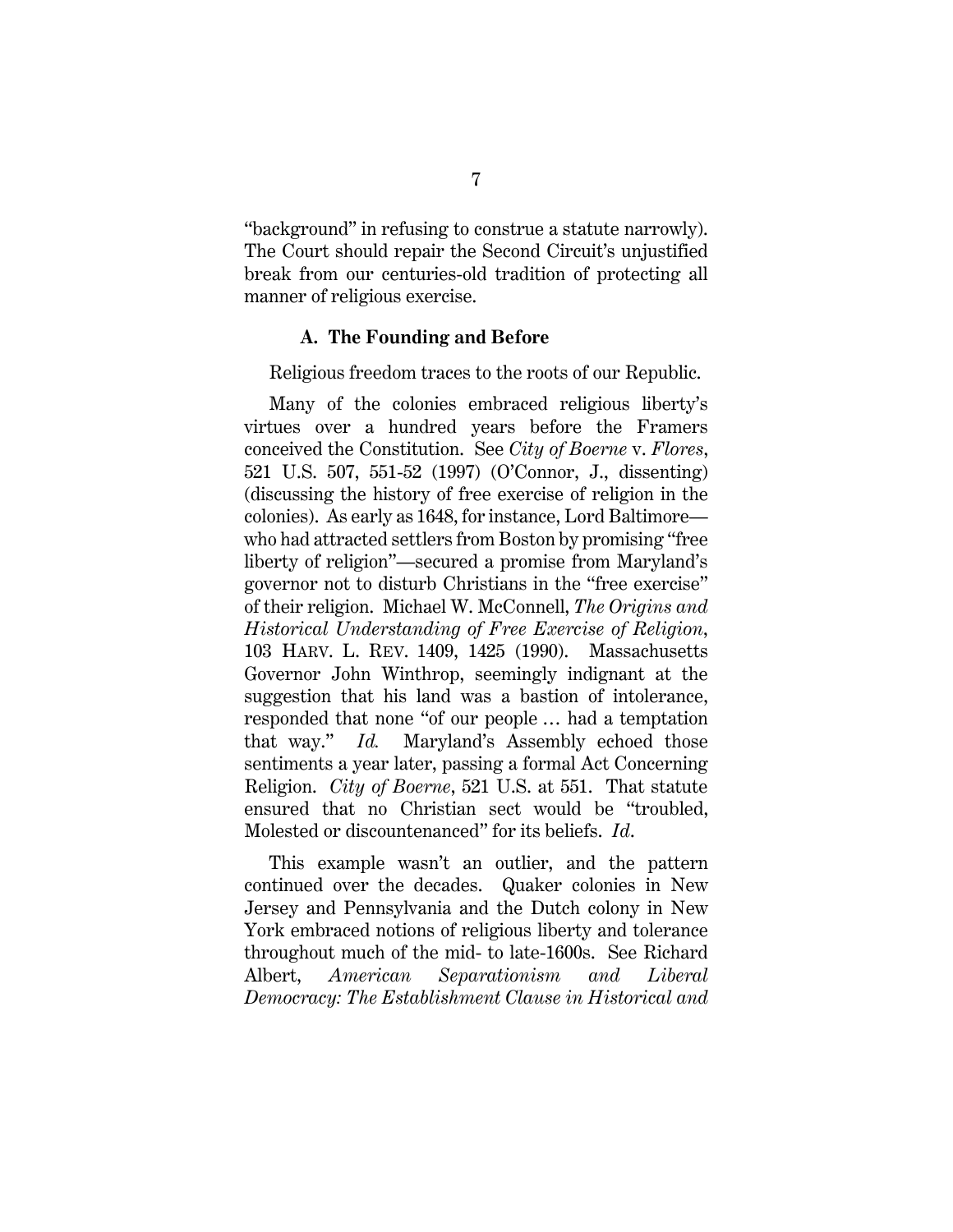*Comparative Perspective*, 88 MARQ. L. REV. 867, 883 (2005) (summarizing "the impressive range and intensity of religious convictions" preceding the Founding). Rhode Island even included the "liberty of conscience" in its founding Charter of 1663. McConnell, *supra*, at 1425. The colony's founder, Roger Williams, wrote "frequently, eloquently, and vituperatively in defense of freedom of conscience." *Id.* As a result, Rhode Island became an intentionally "livelie experiment … with a full libertie in religious concernements." *Id.* at 1426. The other colonies followed suit after independence: "[T]he substance of [Rhode Island's] early provisions" became "the most common pattern in the constitutions adopted by the states after the Revolution." *Id.* at 1427. And Virginians in 1785 and 1786 witnessed the "movement['s] … "dramatic climax," when Jefferson and Madison pressed for an act to ensure no one would be "enforced, restrained, molested or burdened … on account of his religious opinions or belief." *Everson*, 330 U.S. at 11-13.

By 1789, every State except Connecticut protected religious freedom in its constitution. See McConnell, *supra*, at 1455. So by that time, "[f]reedom of religion was universally said to be an unalienable right." *Id.* at 1456; see also John Witte, Jr., Joel A. Nichols, *"Come Now Let Us Reason Together": Restoring Religious Freedom in America and Abroad*, 92 NOTRE DAME L. REV. 427, 436 (2016) ("[T]he founding generation … defend[ed] religious freedom for all peaceable faiths, and wove multiple principles of religious freedom into the new state and federal constitutions of 1776 to 1791").

In truth, "the embodiment" of religious liberty in these constitutions "was simply writing colonial experience into the fundamental law of the land." WILLIAM WARREN SWEET, RELIGION IN COLONIAL AMERICA 339 (1965). The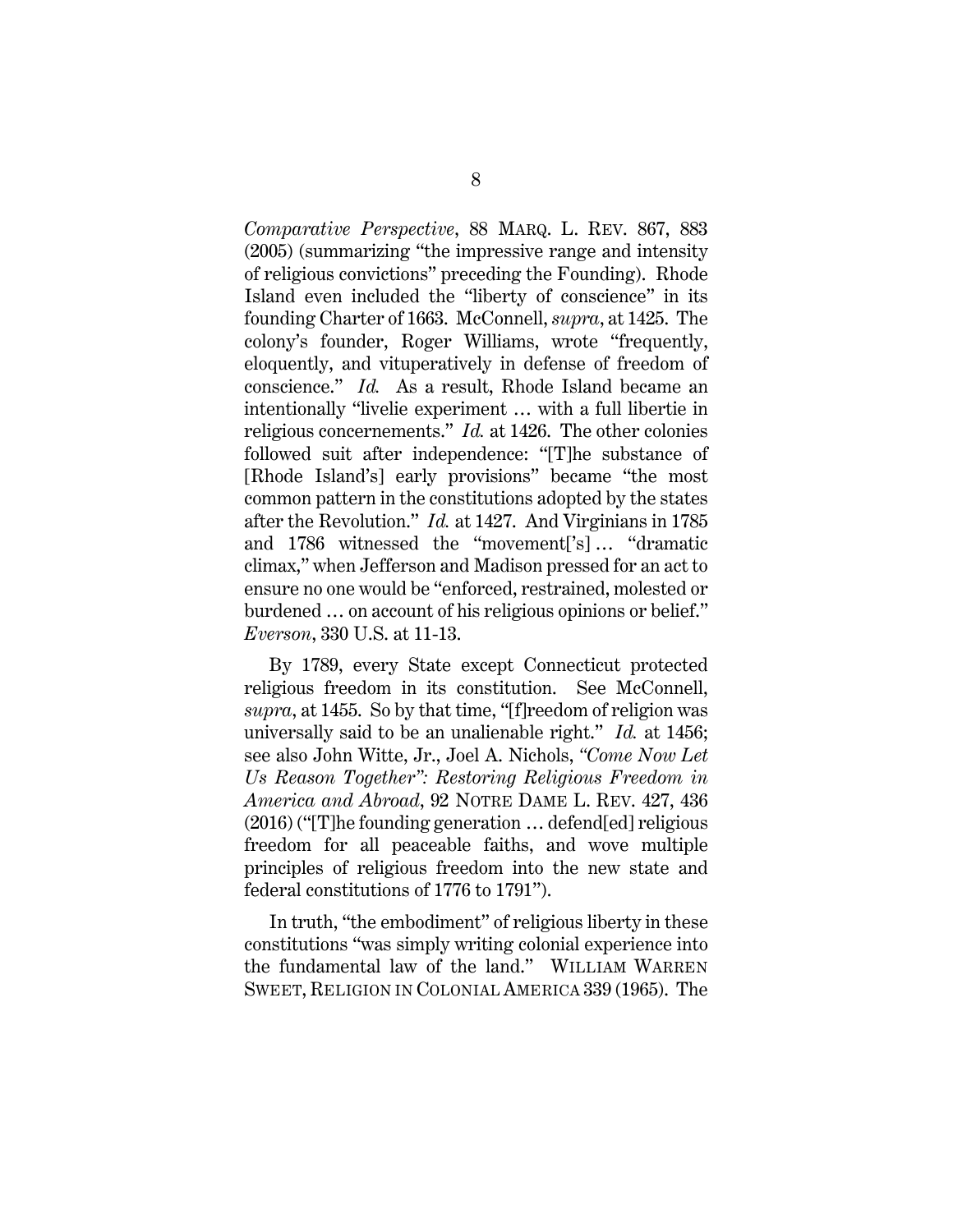colonies had long "acknowledged that freedom to pursue one's chosen religious beliefs was an essential liberty." *City of Boerne*, 521 U.S. at 552. And when "religious beliefs conflicted with civil law," early colonists insisted that "religion prevailed unless important state interests militated otherwise." *Id.* In short, the tone had been set well before the Founding.

Unsurprisingly, then, the federal Constitution prioritized religious freedom, too. Before the States ratified the Bill of Rights, the Constitution in the main held that "no religious Test shall ever be required as a Qualification to any office or public Trust under the United States." U.S. CONST. art. VI, cl. 3. Like the early colonists, the Framers did not include this provision as an afterthought: It deliberately affirms that religious freedom is vital. See Carl Zollman, *Religious Liberty in the American Law*, 17 MICH. L. REV. 355, 355-56 (1919); see also U.S. CONST. art. I, § 3, cl. 6; art. II, § 1, cl. 8; and art. VI, cl. 3 (provisions allowing for affirmations instead of oaths). The Bill of Rights brought an even more powerful reminder of religious freedom's importance through the First Amendment's key prescription: "Congress shall make no law respecting an establishment of religion, or prohibiting the free exercise thereof." U.S. CONST. amend. I. With this brief statement, the Founders enshrined religious liberty as one of our most fundamental freedoms.

#### **B. Religious Freedom In This Court**

Since then, this Court has repeatedly emphasized the ways our laws pursue genuinely free religious exercise. As the country recovered from the Civil War and continued to expand, for example, the Court reiterated that "[r]eligious freedom is guaranteed everywhere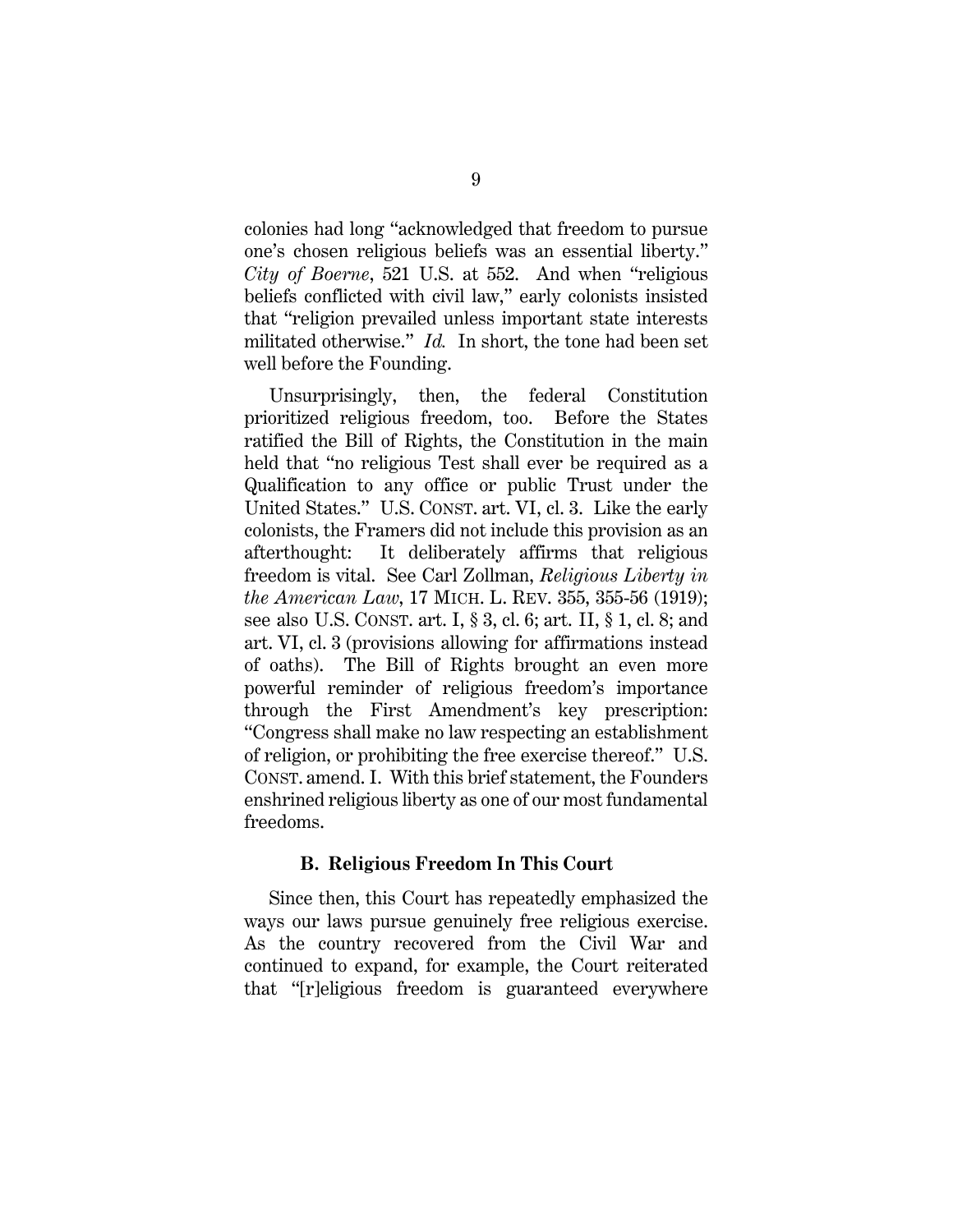throughout the United States." *Reynolds* v. *United States*, 98 U.S. 145, 162 (1878). Later precedent established that the Fourteenth Amendment extends free exercise protections to the laws of the States as well. See *Cantwell* v. *Connecticut*, 310 U.S. 296, 303-04 (1940). So whether dealing with federal or state law, "[f]reedom of conscience and freedom to adhere to such religious organization or form of worship as the individual may choose cannot be restricted." *Id.* at 303. This freedom even "occup[ies] a preferred position" over others, such as property rights. *Marsh* v. *Alabama*, 326 U.S. 501, 509 (1946). And all Americans enjoy the right. "Whether needy or affluent," "itinerant" or fixed, "profession[al]" or "casual," the First Amendment protects all religious practitioners wherever they "proclaim their faith." *Follett*  v. *Town of McCormick*, 321 U.S. 573, 577 (1944).

Free exercise is so important that the Court approaches laws cautiously whenever they might interfere with it. "[U]pon even slight suspicion that" government action "stem[s] from animosity to religion or distrust of its practices, all officials must pause to remember their own high duty to the Constitution and to the rights it secures." *Church of the Lukumi Babalu Aye*, 508 U.S. at 547. The Court has stressed the "importance of preventing the restriction of enjoyment of these [religious] liberties." *Schneider* v. *New Jersey*, 308 U.S. 147, 151 (1939). And no arm of the government may "act in a manner that passes judgment upon or presupposes the illegitimacy of religious beliefs and practices." *Masterpiece Cakeshop, Ltd.* v. *Colo. Civ. Rts. Comm'n*, 138 S. Ct. 1719, 1731 (2018). Religious beliefs "need not be acceptable, logical, consistent, or comprehensible to others in order to merit First Amendment protection." *Thomas*, 450 U.S. at 714. An "honest conviction" will do. *Id.* at 716.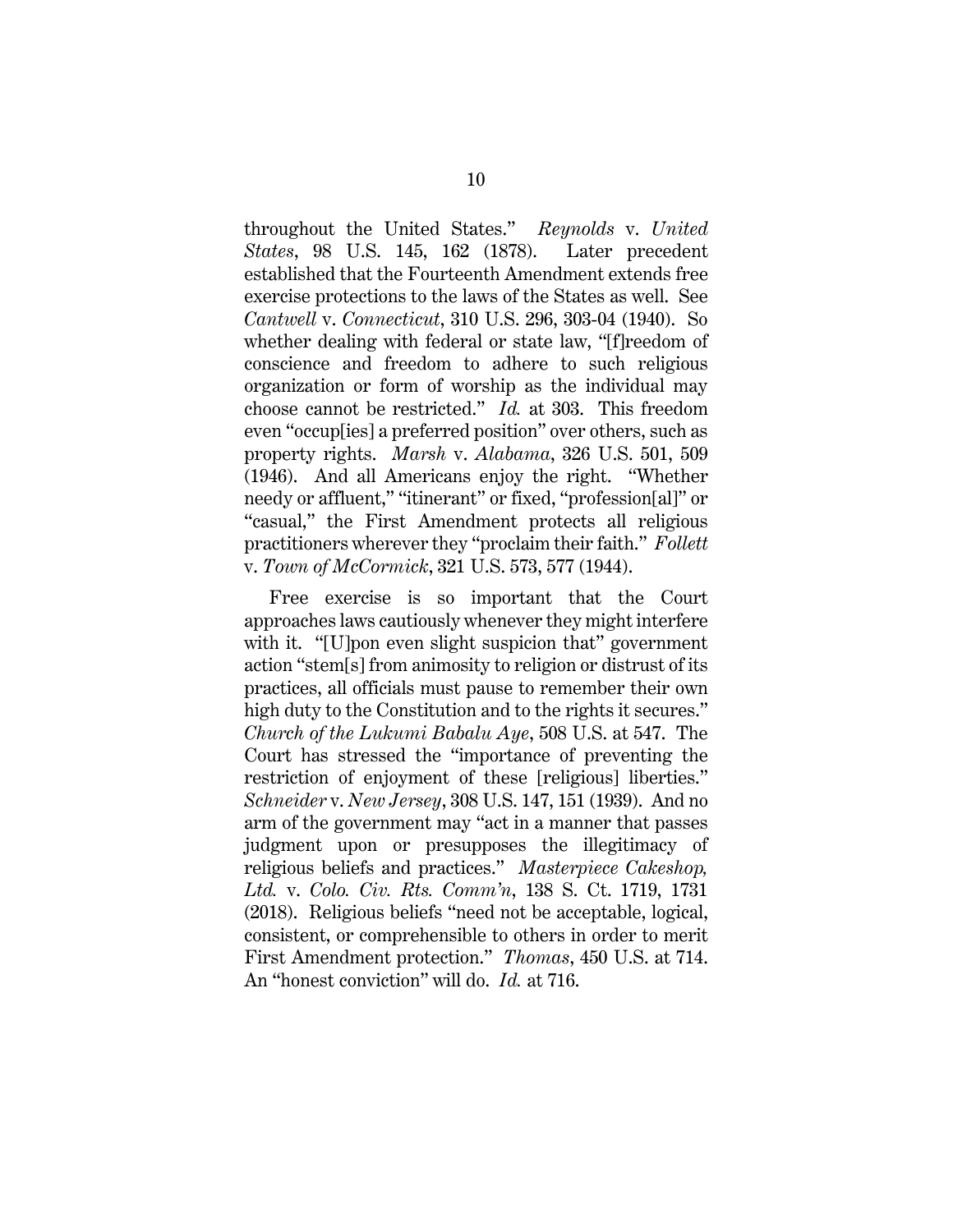In the end, this Court repeatedly returns to the first principle that the "Constitution commits government itself to religious tolerance." *Masterpiece Cakeshop*, 138 S. Ct. at 1731 (citation omitted). With this constitutionally enshrined safeguard, "only those interests of the highest order and those not otherwise served can overbalance legitimate claims to the free exercise of religion." *Wisconsin* v. *Yoder*, 406 U.S. 205, 215 (1972). And when it comes to statutory construction, courts confronted with multiple allowable readings of a statute will prefer those consistent with "the history of the law," *Wong Kim Ark*, 169 U.S. at 653-64, and reject those in tension with essential liberties like religious freedom, *United States* v. *Palomar-Santiago*, 141 S. Ct. 1615, 1622 (2021); cf. *Reynolds*, 98 U.S. at 162 (explaining that the Court looks to "the history of the times in the midst of which the provision was adopted" to determine the meaning of "religion" in the Constitution).

#### **C. Other Congressional Acts**

Statutes similar to the Access Act also should have put the Second Circuit on notice that it might be going astray. Courts generally assume that new statutes are "intended to fit into the existing system and to be carried into effect conformably to it." *United States* v. *Jefferson Elec. Mfg. Co.*, 291 U.S. 386, 396 (1934); see also, *e.g.*, *Kokoszka* v. *Belford*, 417 U.S. 642, 650 (1974) (explaining that courts "take in connection with [the statute at issue] the whole statute (or statutes on the same subject) and the objects and policy of the law"). And indeed, Congress passed the Access Act in 1994 among a raft of laws that re-entrenched a broad conception of religious freedom. See, *e.g.*, *Smith* v. *Wade*, 461 U.S. 30, 85 (1983) (Rehnquist, J., dissenting) (drawing inferences about Congress's intent from other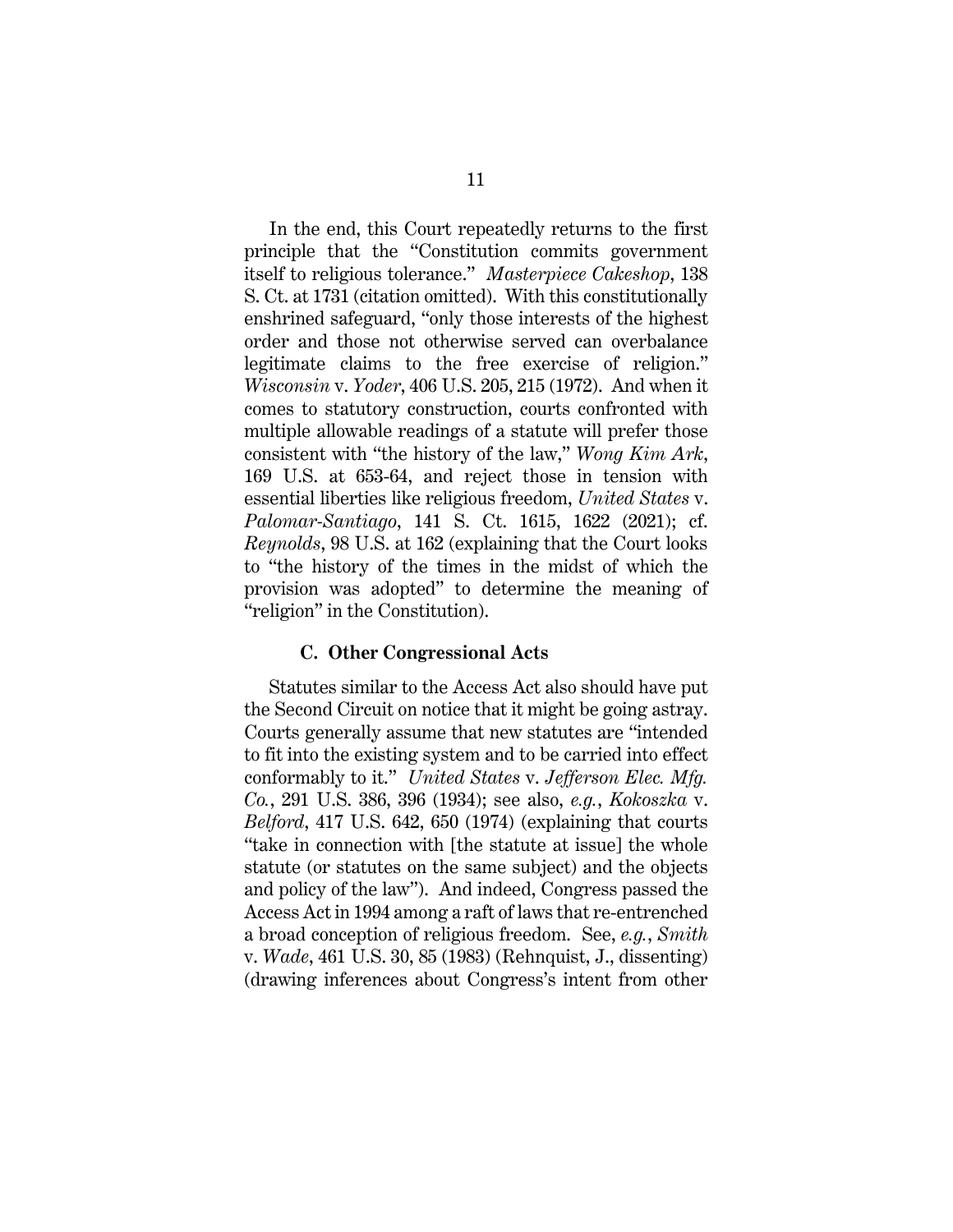laws "roughly contemporaneous" with the statute to be construed).

In 1993, just one year before the Access Act, Congress passed the Religious Freedom Restoration Act ("RFRA"). 42 U.S.C. §§ 2000bb to 2000bb-4. Congress sought through RFRA to enhance religious liberty by providing that "[g]overnment may substantially burden a person's exercise of religion" only if the measure can satisfy strict scrutiny. *Id.* § 2000bb-1(b). That demanding standard applies "even if the burden result[ed] from a rule of general applicability." *Id.* § 2000bb-1(a). Although this Court later held that applying RFRA to the States exceeded Congress's powers, enacting it in the first place was a telling signal of Congress's commitment to religious freedom: Congress came together to pass the massive bill in fewer than three years. And it was no close vote. The House of Representatives passed it unanimously, and only three Senators opposed it. See *H.R. 1308 (103rd): Religious Freedom Restoration Act of 1993*, GOVTRACK (Oct. 27, 1993), https://bit.ly/3sWzfB2.

A few short years later in 2000, Congress passed the Religious Land Use and Institutionalized Persons Act ("RLUIPA"). In another extraordinary showing of unity, RLUIPA passed both houses unanimously. U.S. DEP'T OF JUSTICE, REPORT ON THE TWENTIETH ANNIVERSARY OF THE RELIGIOUS LAND USE AND INSTITUTIONALIZED PERSONS ACT 5 (Sept. 22, 2020), *available at* https://bit.ly/3wP4Re0. That law advances freedom of religion by singling out for protection religious land use and the religious practices of institutionalized persons. See 42 U.S.C. §§ 2000cc to 2000cc-5. When President Bill Clinton signed RLUIPA into law, he praised the way it guarded "a constitutional value of the highest order" that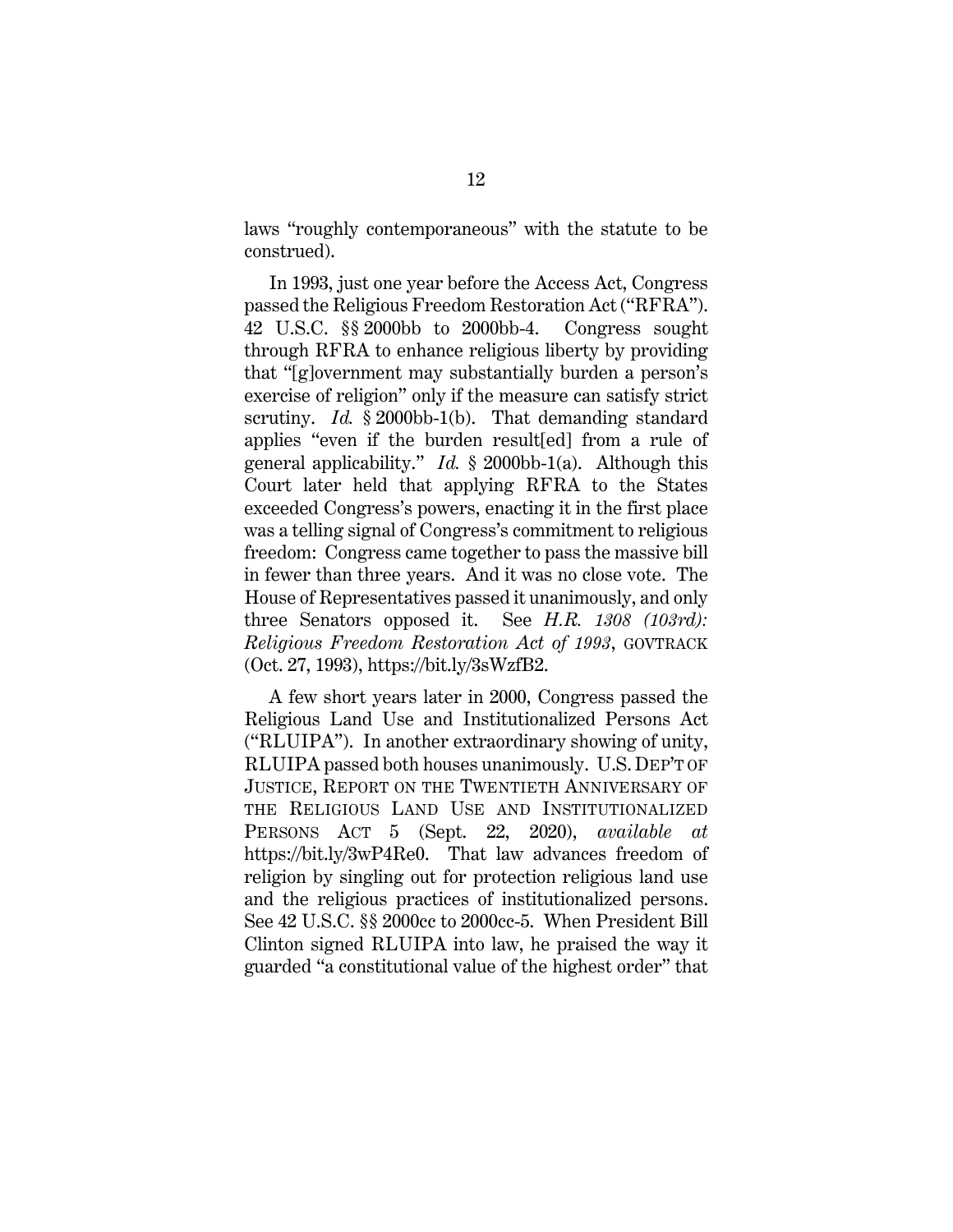played a role of central "importance … in our democratic society." U.S. Dep't of Justice, *supra*, at 5.

Between these two bookends, Congress enacted other broad religious-freedom protecting measures with similarly impressive bipartisan support. The Religious Liberty and Charitable Donation Protection Act of 1998 allowed taxpayers to deduct religious contributions, and the Church Arson Prevention Act of 1996 barred acts of destruction targeted at religious property; both passed the House and Senate unanimously. See Pub. L. No. 105- 183, 112 Stat. 517 (1998); Pub. L. No. 104-155, 110 Stat. 1392 (1996). The International Religious Freedom Act of 1998 was still another example, this time targeting activities abroad. It too passed without a single objection. See Pub. L. No. 105-292, 112 Stat. 2787 (1998).

Taken together, this contemporary congressional history rebuffs the suggestion that the Congress that passed the Access Act likely intended it to have a narrow reach. The Congress of that era repeatedly and emphatically passed broad acts designed to enshrine religious liberty throughout the U.S. Code. Thus, legislative context confirms that the Second Circuit should have taken the Access Act's broad text at face value.

#### **D. State-Level Developments**

If any ambiguity in the Access Act's text exists, more recent developments in state law could also inform the Court's reading of its religious-liberty protections. An "old" and "diversified" practice of "resorting" to state law helps "give meaning and content to federal statutes." *Davies Warehouse Co.* v. *Bowles*, 321 U.S. 144, 155-56 (1944). And the *States'* consistent emphasis on religious freedom and free exercise underscores the importance of the issues at stake here.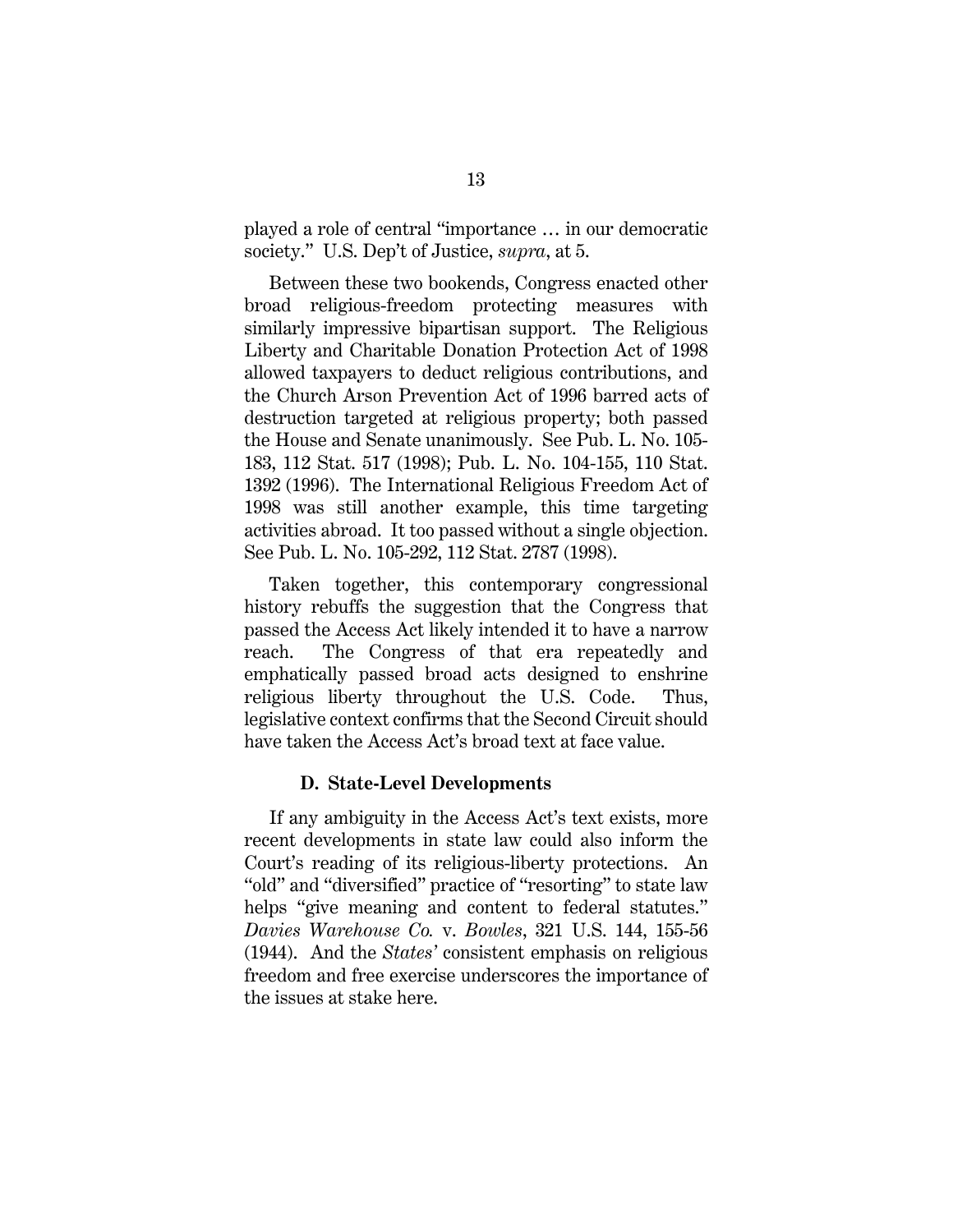Most modern state constitutions incorporate broad protections for religious practice. After declaring that "[a]ll men have a natural and indefeasible right to worship … according to the dictates of their own conscience," the Ohio Constitution directs the General Assembly to "pass suitable laws to protect every religious denomination in the peaceable enjoyment of its own mode of public worship." OH. CONST. art. I, § 7. New Hampshire guarantees that no religious practitioners "shall be hurt, molested, or restrained, in [their] person, liberty, or estate, for worshipping … in the manner" they see fit so long as they do not "disturb the public peace or disturb others in their religious worship." N.H. CONST. art. 5. West Virginia's constitution similarly says that no person may be "enforced, restrained, molested or burthened, in his body or goods, or otherwise suffer," because of his or her "religious opinions or belief." W. VA. CONST. art. 3, § 15. Other examples abound. And recent developments show how States continue to cherish religious liberty. For example, 21 States have passed laws or amendments that resemble RFRA.<sup>2</sup>

Thus, "religious freedom is accorded a special status in both our state and federal constitutions," *Coulee Cath. Sch.* v. *Lab. & Indust. Rev. Comm'n*, 768 N.W.2d 868, 891- 92 (Wis. 2009), and in both our state and federal statute books. Even at the state level, that freedom "extend[s] to

<sup>2</sup> See ALA. CONST. art. 1, § 3.01; Ariz. Rev. Stat. § 41-1493.01; Ark. Code Ann. § 16-123-401; Conn. Gen. Stat. § 52-571b; Fla. Stat. § 761.01, *et seq.*; Idaho Code § 73-402; Ill. Rev. Stat. Ch. 775, § 35/1, *et seq.*; Ind. Code § 34-13-9; Kan. Stat. § 60-5301, *et seq.*; Ky. Rev. Stat. § 446.350; La. Rev. Stat. § 13:5231, *et seq.*; Miss. Code § 11-61-1; Mo. Rev. Stat. § 1.302; N.M. Stat. § 28-22-1, *et seq.*; Okla. Stat. tit. 51, § 251, *et seq.*; 71 Pa. Stat. § 2403; R.I. Gen. Laws § 42-80.1-1, *et seq.*; S.C. Code § 1-32-10, *et seq.*; Tenn. Code § 4-1-407; Tex. Civ. Prac. & Remedies Code § 110.001, *et seq.*; Va. Code § 57-2.02.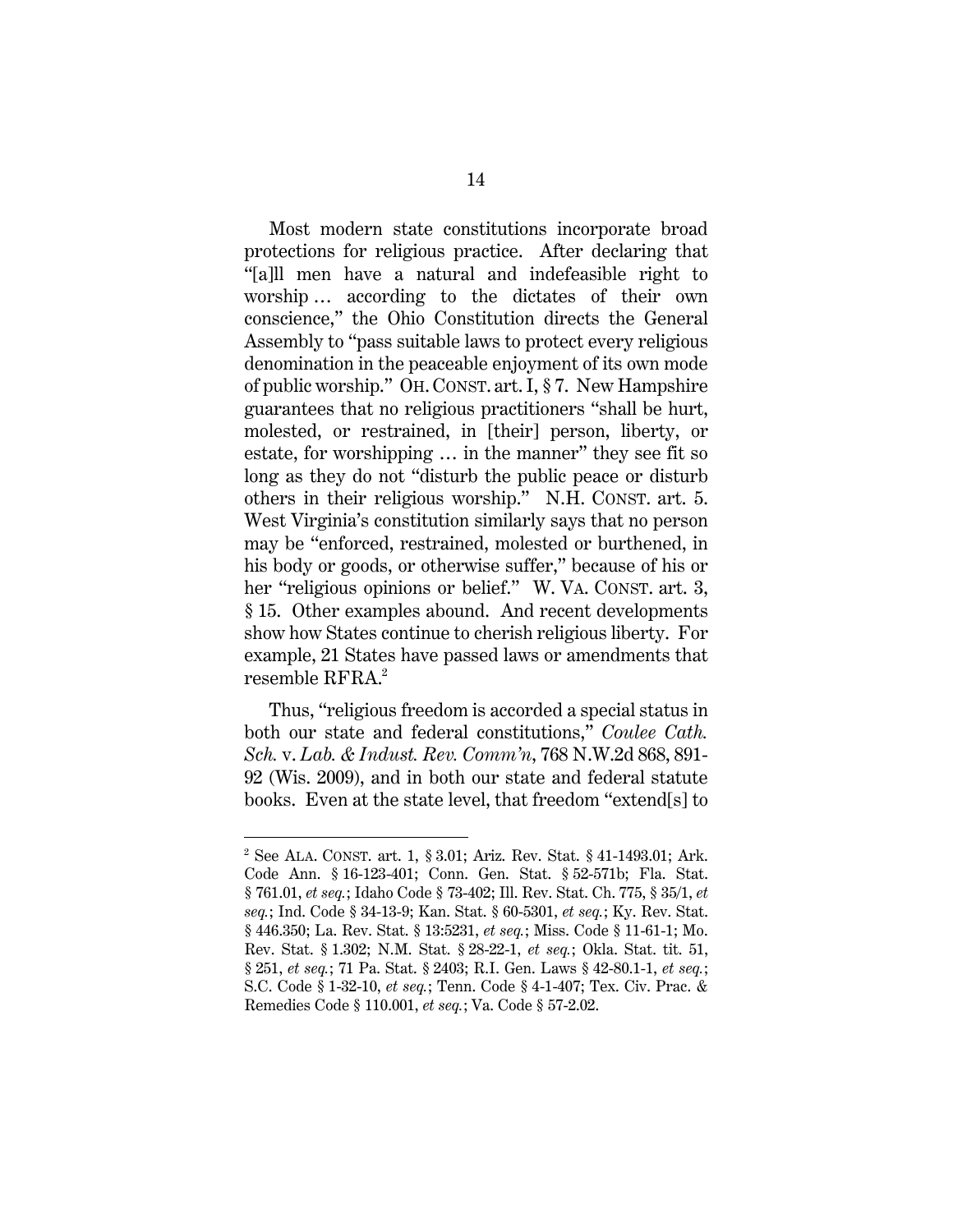persons of all creeds and religious beliefs or disbeliefs," not just "orthodox religious practices." *Bond* v. *Bond*, 109 S.E.2d 16, 24 (W. Va. 1959); accord *Brush & Nib Studio, LC* v. *City of Phoenix*, 448 P.3d 890, 896 (Ariz. 2019) (describing how religious freedom is for all, "not only for those who are deemed sufficiently enlightened, advanced, or progressive"); *Holden* v. *Bd. of Educ. of City of Elizabeth*, 216 A.2d 387, 391 (N.J. 1966) (explaining that unless a practitioner "present[s] a clear and present danger to the peace, welfare, and security of the people, they [are to] suffer no testing against human dicta, no matter how unreasonable [their beliefs] may seem"). The States' traditions are also part of the national fabric of religious liberty that Congress and the courts preserve.

#### **E. The Second Circuit's Wrong Turn**

The Second Circuit's decision is a jarring break from this long line of diverse, pro-religious-freedom authority. "No part of the judicial code is" "self-contained"—the meaning of most statutory terms to some extent "depend[s] … on external norms." *Phoenix Container, L.P.* v. *Sokoloff*, 235 F.3d 352, 354-55 (7th Cir. 2000) (Easterbrook, J.). But when construing the phrase "place of worship," the Second Circuit lost sight of the American norms and values of religious freedom. Even the Second Circuit recognized that the text easily could have borne an expansive reading. See Pet.App.24a (noting how the words following "place of" can "merely describe an incidental feature of the location"). But it resisted that reading anyway.

Rather than acting with an eye toward America's history of religious respect, the Second Circuit seemed to search for a way to *narrow* a statute that would otherwise fit comfortably within that tradition. The Access Act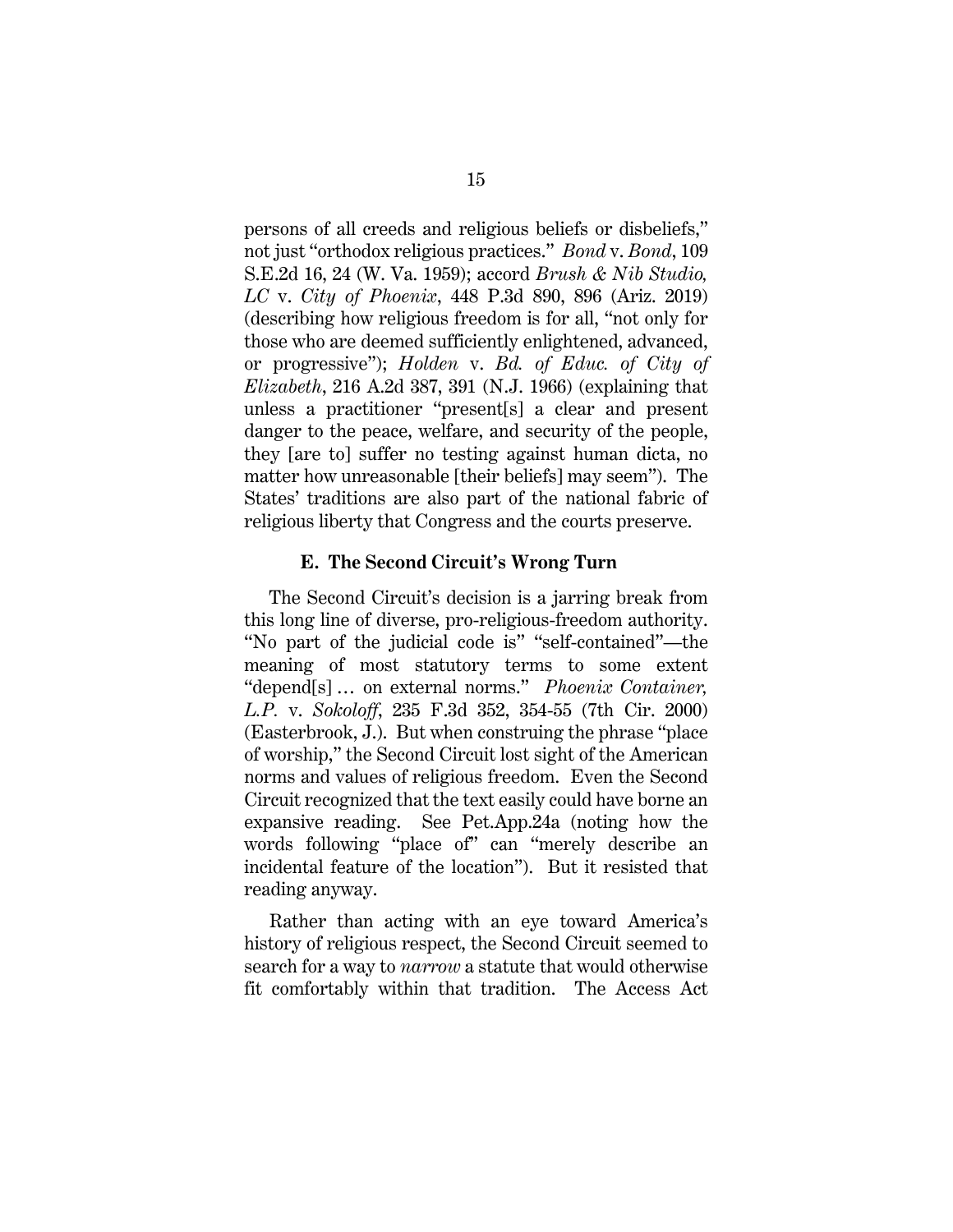reflects a truth Congress has known for a long time: increased penalties and protections are sometimes "needed to deter future violence and to demonstrate governmental commitment to protecting free exercise." *Protecting Religious Exercise: The First Amendment and Legislative Responses to Religious Vandalism*, 97 HARV. L. REV. 547, 555 (1983). The lower court's approach is thus not only atextual as Petitioners explain—a fatal flaw on its own—but is at odds with Congress's efforts to render the right to worship meaningful against the backdrop of other constitutional and statutory religious protections.

The Court should grant certiorari to set the statute right and show "respect for this Nation's pluralism, and the values of neutrality and inclusion that the First Amendment demands." *Am. Legion* v. *Am. Humanist Ass'n*, 139 S. Ct. 2067, 2094 (2019) (Kagan, J., concurring).

#### **II. The Second Circuit's Construction Creates Serious Constitutional Concerns.**

The Court should also intervene because the Second Circuit construed a statute intended to protect religious practice in a way that *invites* entanglement and free exercise concerns. Even spotting the lower court that the term "place of worship" has more than one fair reading, it should have applied the construction that "avoid[ed] not only the conclusion that [it is] unconstitutional, but also grave doubts upon that score." *Palomar-Santiago*, 141 S. Ct. at 1622 (cleaned up). This constitutional avoidance canon "is a tool for choosing between competing plausible interpretations of a statutory text, resting on the reasonable presumption that Congress did not intend the alternative which raises serious constitutional doubts." *Clark* v. *Martinez*, 543 U.S. 371, 381-82 (2005). In this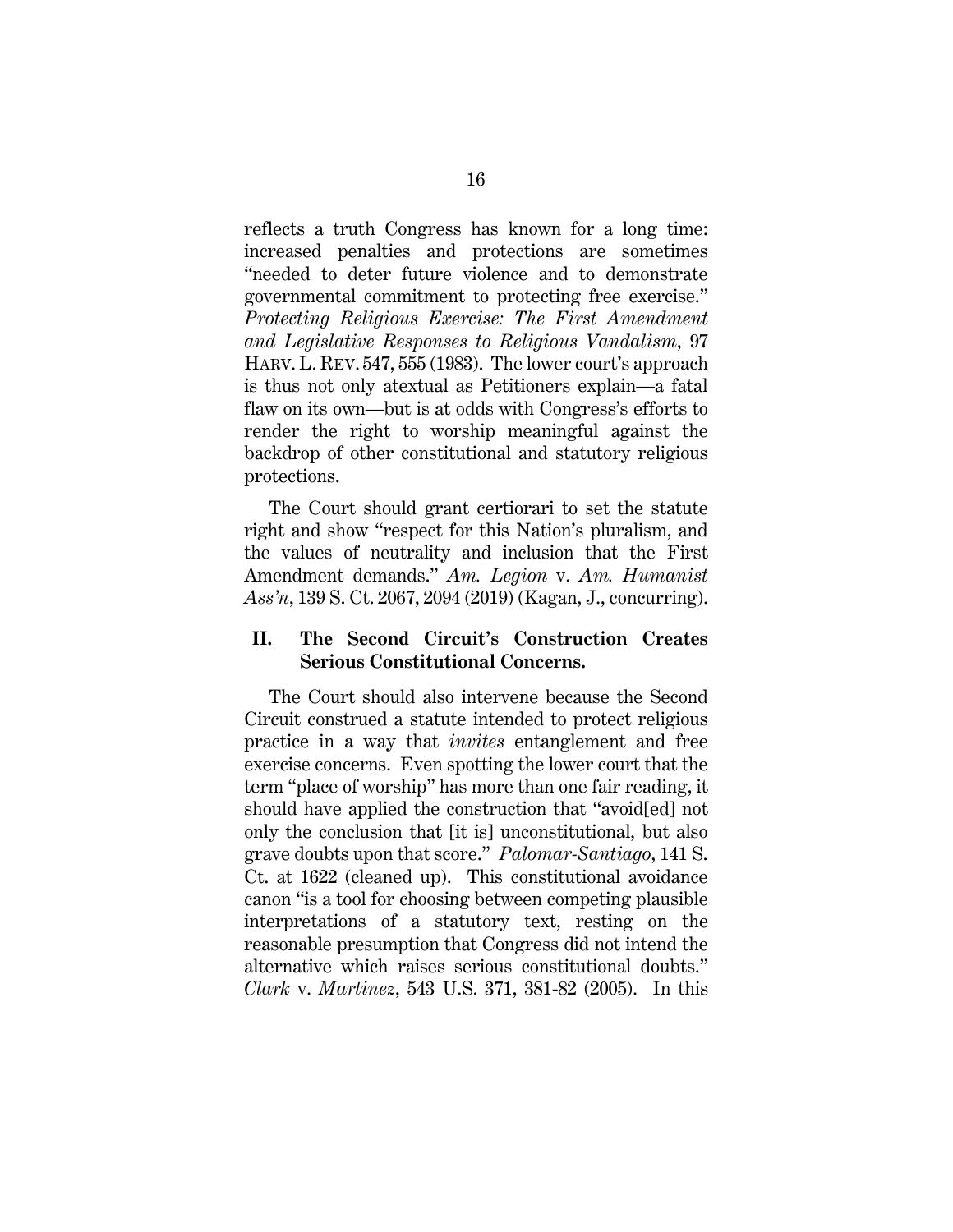way, it is "a means of giving effect to congressional intent, not of subverting it." *Id.* But the Second Circuit's approach discounted constitutional concerns for the sake of preserving its narrower course.

In effectively redrafting the statute, the Second Circuit ran headlong into multiple, serious constitutional doubts. "[T]he very process of inquiry" into religious doctrine and dogma "may impinge on rights guaranteed by the Religion Clauses." *NLRB* v. *Catholic Bishop of Chi.*, 440 U.S. 490, 502 (1979). Here, the Second Circuit tried to avoid this problem by purportedly not "imposing any particular conceptual, physical, or temporal requirements" on what counts as a "place of religious worship." Pet.App.28a. But asking whether a protected site has a "primary" religious purpose endorsed by "leadership" or some unspecified "collective[]," *id.* at 28a-29a, *is* a "conceptual" requirement. Holding as a blanket matter that certain places are not covered—"such as one's home"—is likewise a "physical" requirement. *Id.* at 28a; contrast with Charles E. Hummel, *The Church at Home: The House Church Movement*, CHRISTIANITY TODAY (1986), *available at* https://bit.ly/3zf94cL (last visited June 6, 2022) ("Yet in every century Christians have met in homes in small groups to supplement their more formal church life."). And rejecting sites of worship unless (it seems) the worship is regularly scheduled is a "temporal" requirement. See Pet.App.33a-34a (contrasting a religion that holds "daily or weekly church services" with the Falun Gong's purportedly more "sporadic instances of worship at the tables"). These new requirements create no fewer than three substantial issues.

*First*, the Second Circuit applied its newfound "primary" requirement in a way that forced the court to categorize religious practices based on the court's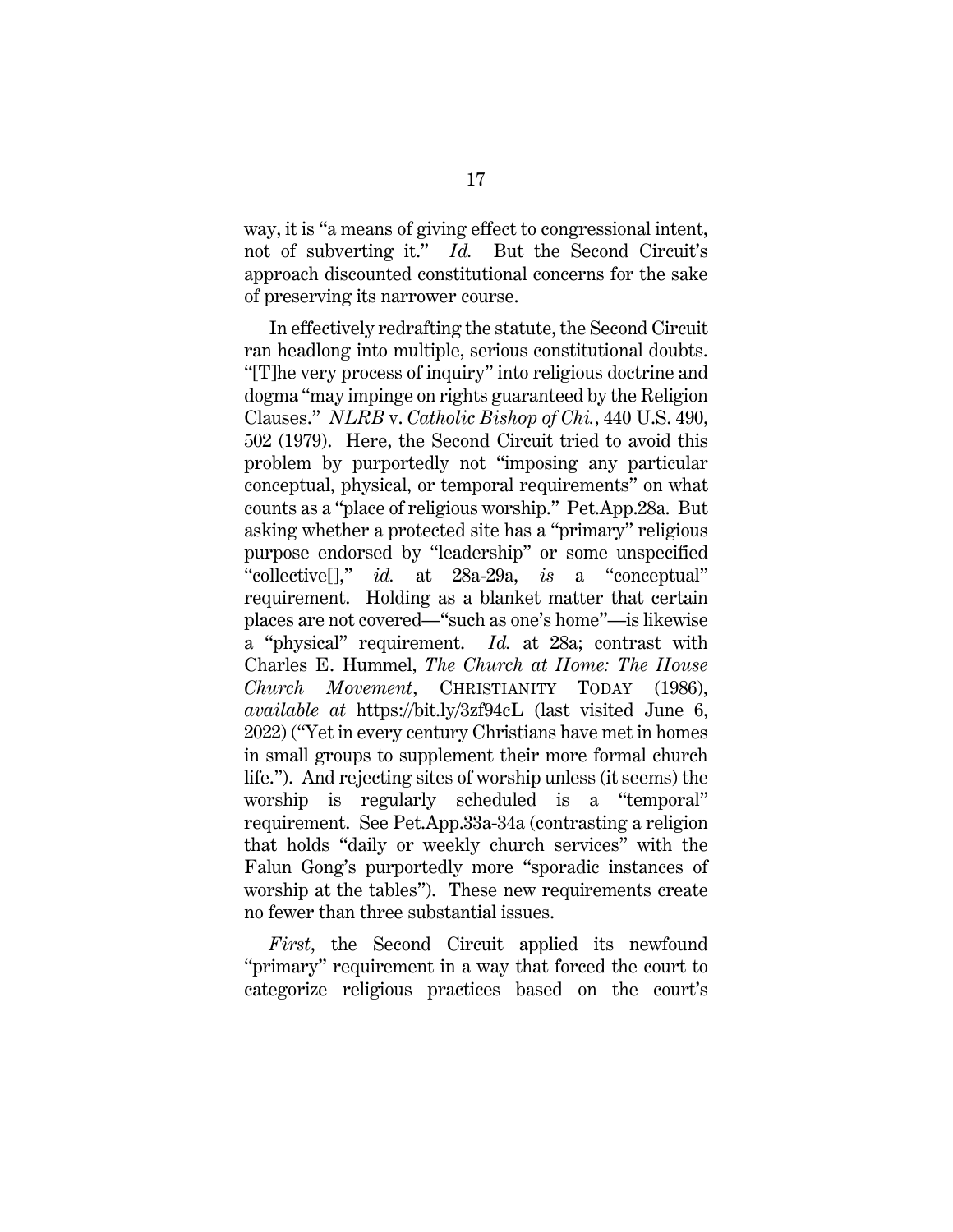subjective of assessment of "primary" versus "incidental" religious practices. The First Amendment does not "permit[] governments or courts to inquire into the centrality to a faith of certain religious practices dignifying some, disapproving others." *Haight* v. *Thompson*, 763 F.3d 554, 566 (6th Cir. 2014); see also *Corp. of Presiding Bishop of Church of Jesus Christ of Latter-day Saints* v. *Amos*, 483 U.S. 327, 336 (1987) ("[I]t is a significant burden on a religious organization to require it, on pain of substantial liability, to predict which of its activities a secular court will consider religious."). Likewise, courts have no role "in deciding or even suggesting" whether acts that take place at a given site are "legitimate or illegitimate" acts of worship. *Masterpiece Cakeshop*, 138 S. Ct. at 1731. Courts should instead ask only whether "a given belief that is sincere and meaningful occupies a place in the life of its possessor parallel to that filled by the orthodox belief in God." *United States* v. *Seeger*, 380 U.S. 163, 165-66 (1965).

Problem is, the Second Circuit never mentioned sincerity. Instead, the court below drew an "[un]intelligible" line, *Widmar* v. *Vincent*, 454 U.S. 263, 270 n.6 (1981), dismissing Petitioners' conduct as unprotected "political and social action [that] may be rooted in religious belief," Pet.App.35a. Because it marched into the "forbidden process of interpreting and weighing church doctrine," *Presbyterian Church in U.S.* v. *Mary Elizabeth Blue Hull Mem'l Presbyterian Church*, 393 U.S. 440, 451 (1969), this Court should haul it back. The Court should intervene to make clear that essential principles like those *Seeger* and *Masterpiece Cakeshop* described apply when construing the Access Act, too. The First Amendment is "plainly jeopardized" when courts deign to weigh into "controversies over religious doctrine and practice." *Md. & Va. Eldership of Churches of God* v.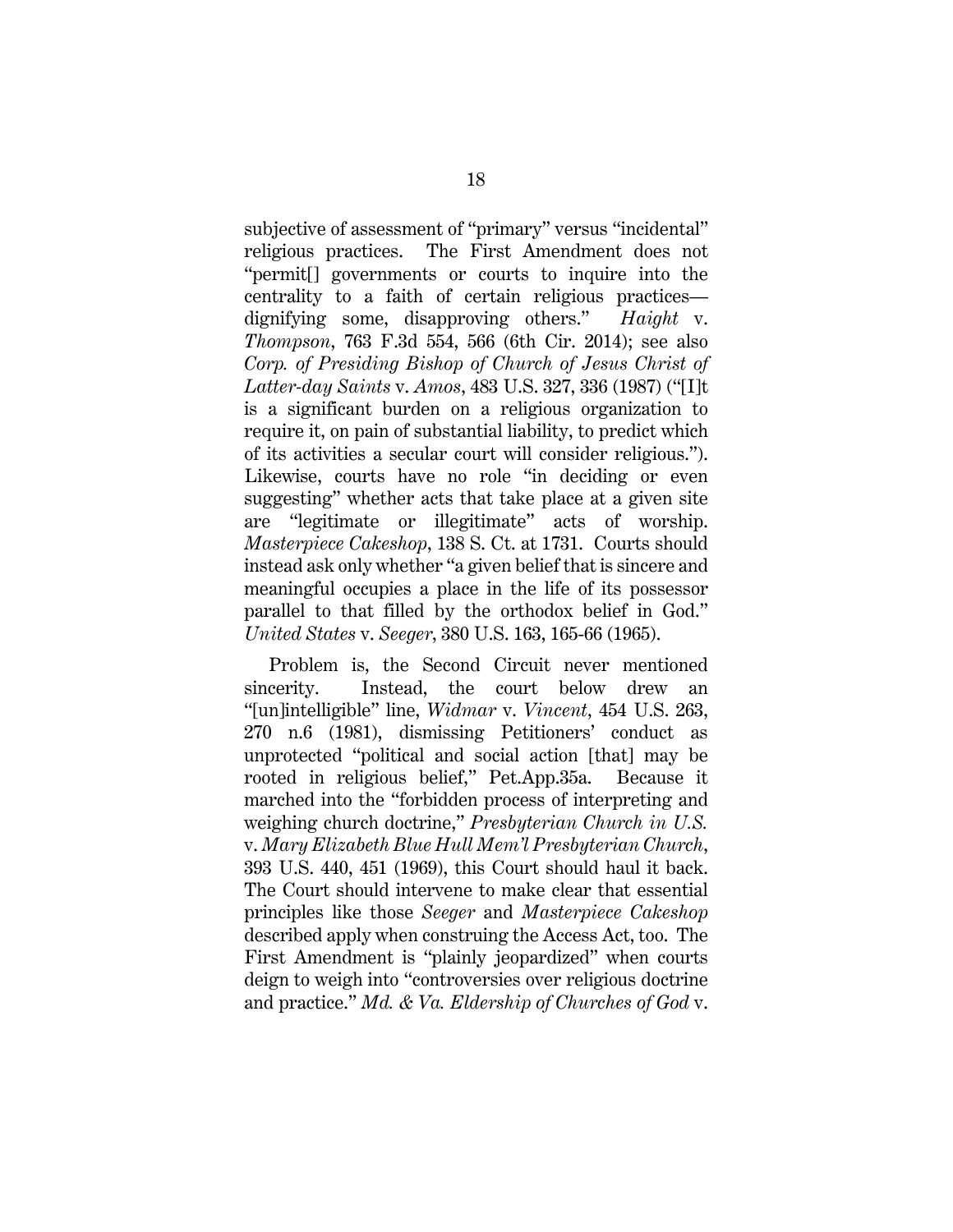#### *Church of God at Sharpsburg, Inc.*, 396 U.S. 367, 368 (1970) (Brennan, J., concurring).

*Second*, the decision below improperly downgrades individual religious practitioners. Remember: Under the Second Circuit's interpretation, it is not enough that the alleged intimidation and violence occur at a place of religious worship the believer herself considers "primary." The religion's adherents must "collectively recognize" it that way, or else some "religious leadership" must "designate" it so. Pet.App.4a. It seems the only one whose "sincere and meaningful" beliefs do *not* matter are the practitioner's—that is, the person suffering the violence and intimidation Congress meant to prevent. *Seeger*, 380 U.S. at 165-66.

Nothing is right about insisting on an "official stamp of approval" for an individual believer's religious practice. It's outside "the judicial ken to question the centrality of particular beliefs or practices to a faith, or the validity of *particular litigants' interpretations* of those creeds." *Hernandez* v. *Comm'r*, 490 U.S. 680, 699 (1989) (emphasis added). So too for "inquir[ing] whether the petitioner or his fellow worker more correctly perceived the commands of their common faith." *Thomas*, 450 U.S. at 716. More generally, "[a] personal religious faith is entitled to as much protection as one espoused by an organized group"—no government may insist that members of a faith tradition "espouse all, and only, those beliefs that have the support of the sect's leadership." *Vinning-El* v. *Evans*, 657 F.3d 591, 593 (7th Cir. 2011) (Easterbrook, J.); see also *Follett*, 321 U.S. at 577 ("The protection of the First Amendment is not restricted to orthodox religious practices."). But that's what the Second Circuit did, and what judges in other Circuits will likely do if this decision stands.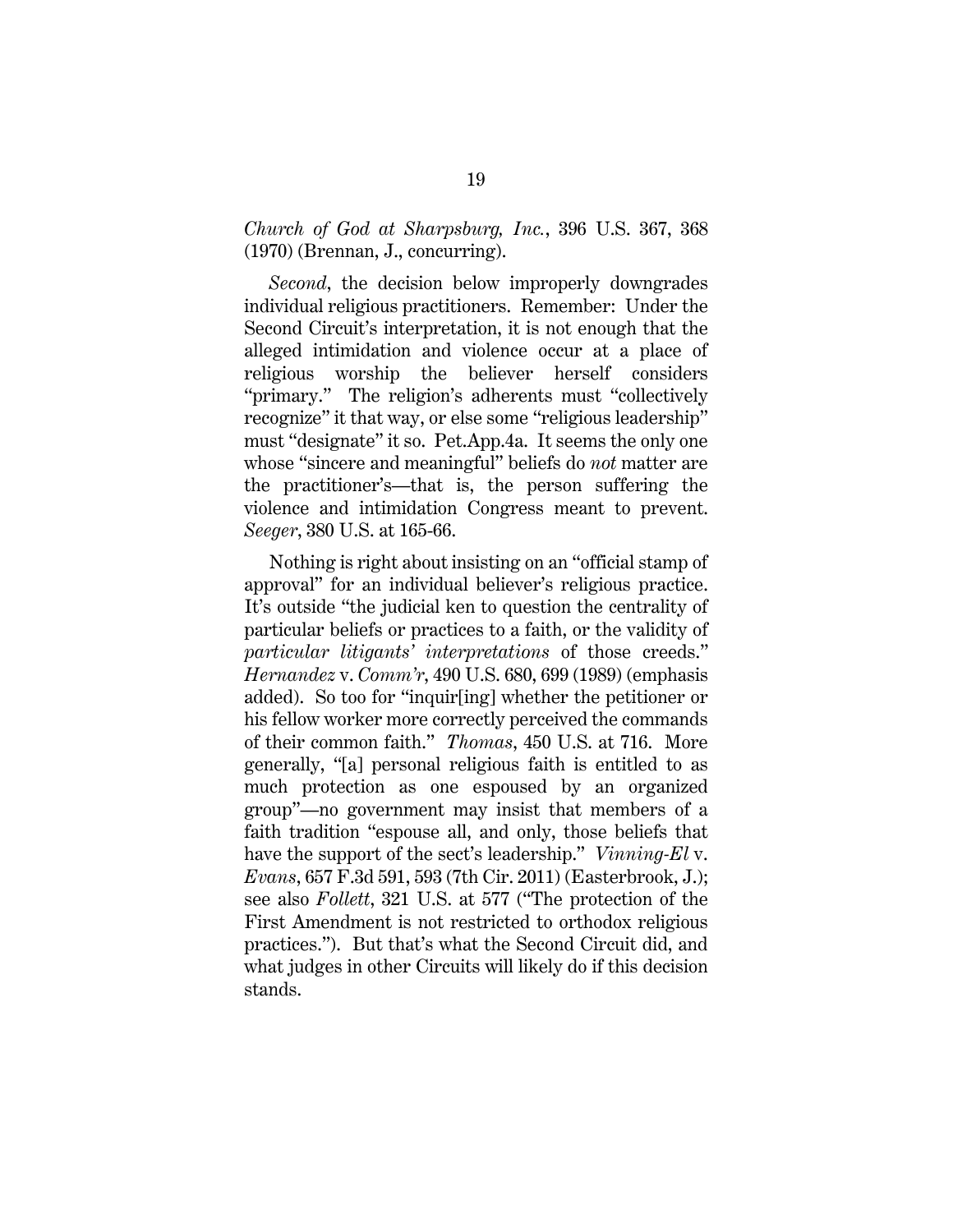This approach is even more troubling—and thus calls more urgently for review—given a cold reality: In places where religious freedom is weakest, giving veto power to a religious leader or collective is *how* governments persecute and control individual practitioners. This threat is a real one for religions like Falun Gong. The Chinese Communist Party has capitalized on the lack of "strong hierarchical structures" in Buddhism and Daoism to "establish[] an oversight organization to control religious believers … by selecting and promoting leadership that was loyal to the Communist cause." Hollan, *supra*, at 740- 41; see also*, e.g.*, Sophie Goodman, *A Country Burning for Religious Freedom: The New Draft Law on Freedom of Religion in Vietnam*, 26 MICH. ST. INT'L. L. REV. 159, 164- 65 (2017) ("[T]he [Vietnamese Communist Party] supervises the training and education of church leadership of every religious organization."). Yet the decision below forces worshippers at risk of violence and intimidation to barter statutory protection for centralized religious control. In our tradition, religious liberty has always meant more.

*Third*, the Second Circuit's extra-textual reading unduly "privilege[s] religious traditions with formal organizational structures over those that are less formal." *Our Lady of Guadalupe Sch.* v. *Morrissey-Berru*, 140 S. Ct. 2049, 2064 (2020). As Petitioners point out and the district court recognized, Pet.3-4; Pet.App.51a, the decision below stands in tension with the Establishment Clause's "clearest command … that one religious denomination cannot be officially preferred over another." *Larson* v. *Valente*, 456 U.S. 228, 244 (1982). "Falun Gong does not have many formal physical or organizational structures" at all, Pet.App.66a, so this isn't a case of individual believers out-of-step with leadership or choosing to worship in unorthodox locations. At a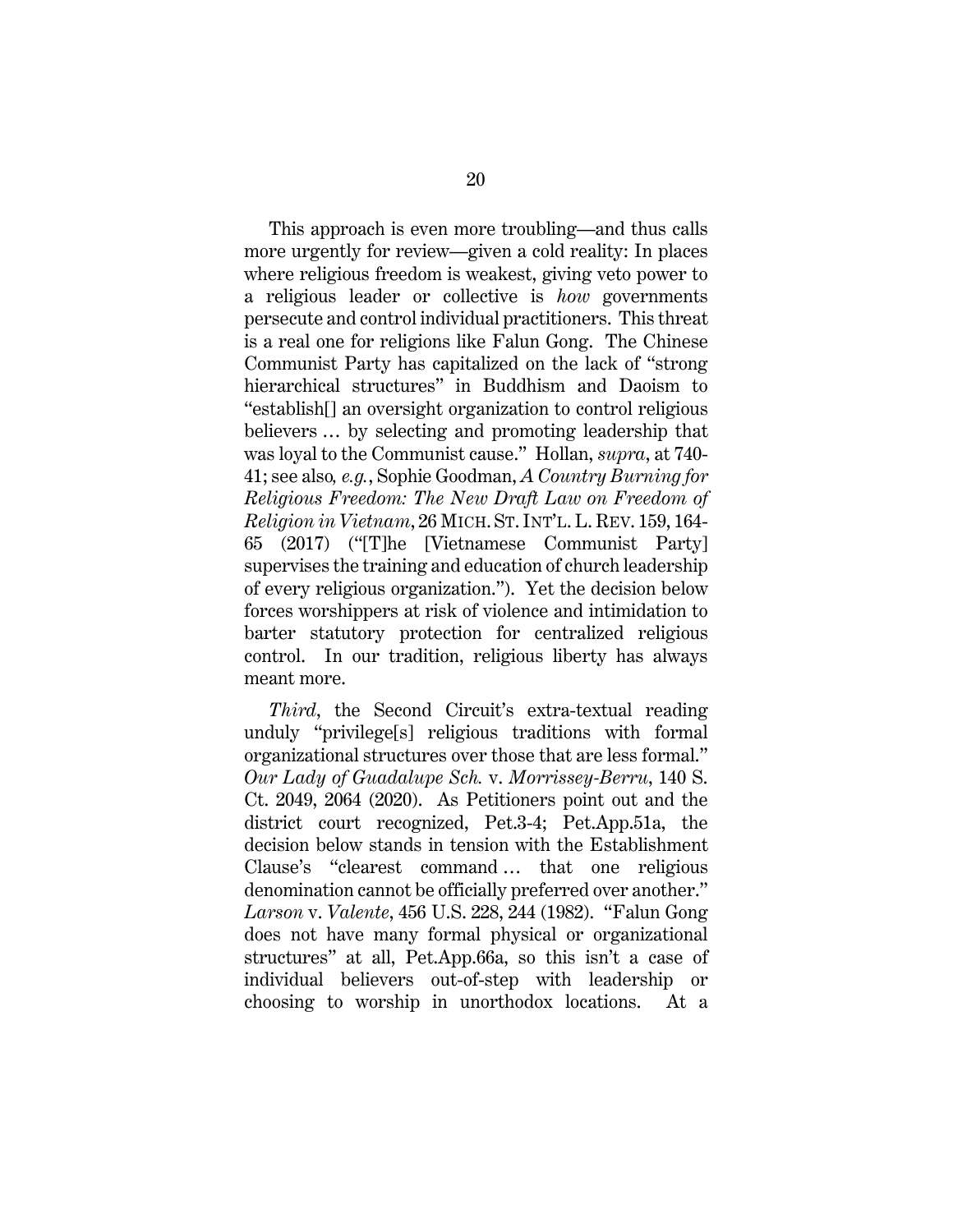minimum, the Second Circuit's decision to read the Access Act "to protect religions differently based on whether the religion has fixed temples or prayer takes place in transitory locations" raises serious constitutional concerns. Pet.App.124a-125a.

And the decision below reflects more than a one-time problem for this one religion; other sects practice in much the same way. Quakerism, for instance, historically "did not erect edifices for worship and did not have clergy." Vincent Blasi, *School Vouchers and Religious Liberty: Seven Questions from Madison's Memorial and Remonstrance*, 87 CORNELL L. REV. 783, 804 (2002). Other Christian groups, such as the Wild Church Network, continue to "question the wisdom and consequences of regarding 'church' as a building where you gather away from the rest of the world for a couple hours on Sundays." *Rewilding Christianity*, PROGRESSIVECHRISTIANITY.ORG, https://bit.ly/3xa2JfU (last visited June 7, 2022).

Even those religions that have traditional buildings often worship and praise outside those ordinary places. Christians might gather riverside to celebrate and worship through baptism. See, *e.g.*, Danielle Mueller, *Cherryville Baptist Holds Riverside Baptism*, NJ.COM (July 28, 2016), https://bit.ly/3GTzxhI. Jewish worshippers might meet in their backyard, in a sukkah, to celebrate Sukkot. See Jill Altman, *Sukkot: Why It's The Favorite Holiday At Our House*, INTERMOUNTAIN JEWISH NEWS (Sept. 17, 2021), https://bit.ly/3NZ86oP. Muslim worshippers might pray and worship on outdoor sidewalks to prevent the spread of COVID-19. See Pauline Bartolone, *Sacramento Muslims Celebrate Eid — Outside And Six Feet Apart*, CAPRADIO (Aug. 3, 2020),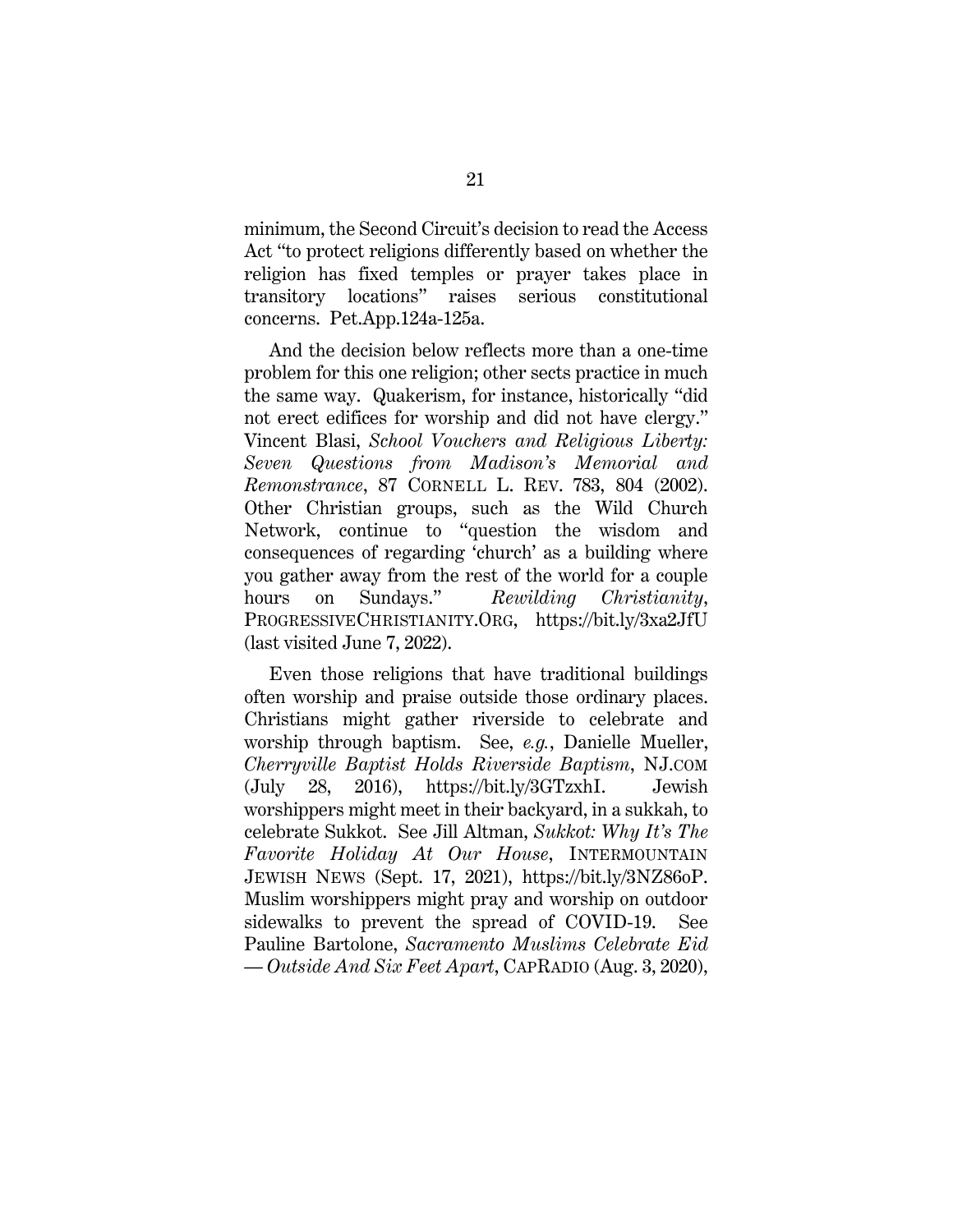https://bit.ly/3Q1vWSQ. Yet worshippers like these and others will go selectively unprotected, too.

In short order, the decision below managed to:

- exclude entire *categories* of religious practice that fail to occur at a "primary" place of worship;
- remove the *practitioners themselves* from the equation in favor of a larger collective and leadership that may not even exist; and
- prefer some *religions* over others by requiring discernable practices, leadership, and physical structures.

The decision below was wrong—very. Its consequences are troublingly broad. And on its own facts it withholds our country's robust tradition of religious protection from adherents of the third-largest group in the world currently facing religious persecution. The Court should grant review before the damage can get worse.

#### **CONCLUSION**

The Court should grant the petition for a writ of certiorari and reverse.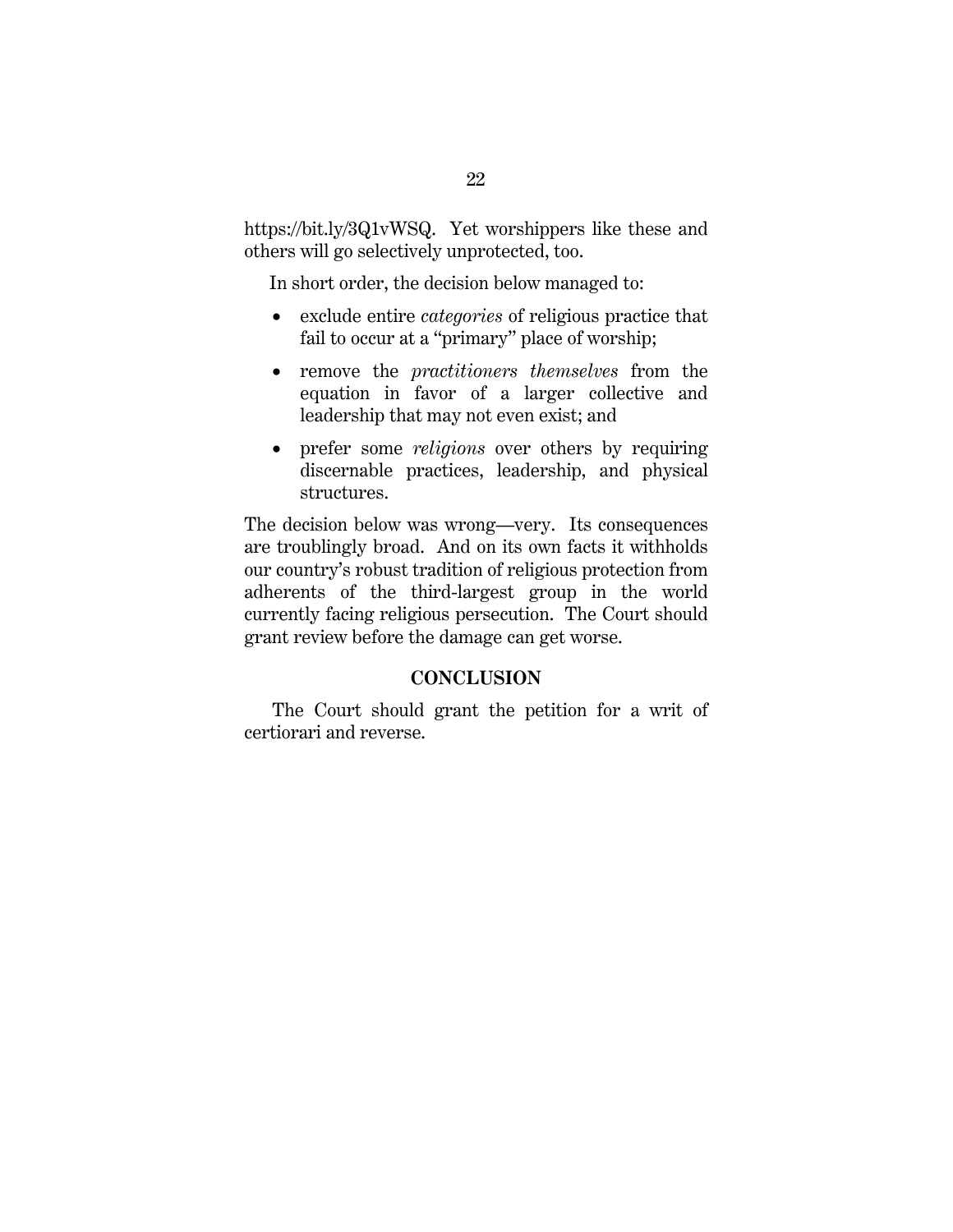Respectfully submitted.

PATRICK MORRISEY *Attorney General* 

OFFICE OF THE WEST VIRGINIA ATTORNEY GENERAL State Capitol Complex Building 1, Room E-26 Charleston, WV 25305 lindsay.s.see@wvago.gov (304) 558-2021

LINDSAY S. SEE  *Solicitor General Counsel of Record*

MICHAEL R. WILLIAMS  *Senior Deputy Solicitor General*

CALEB A. SECKMAN  *Assistant Solicitor General* 

*Counsel for* Amicus Curiae *State of West Virginia*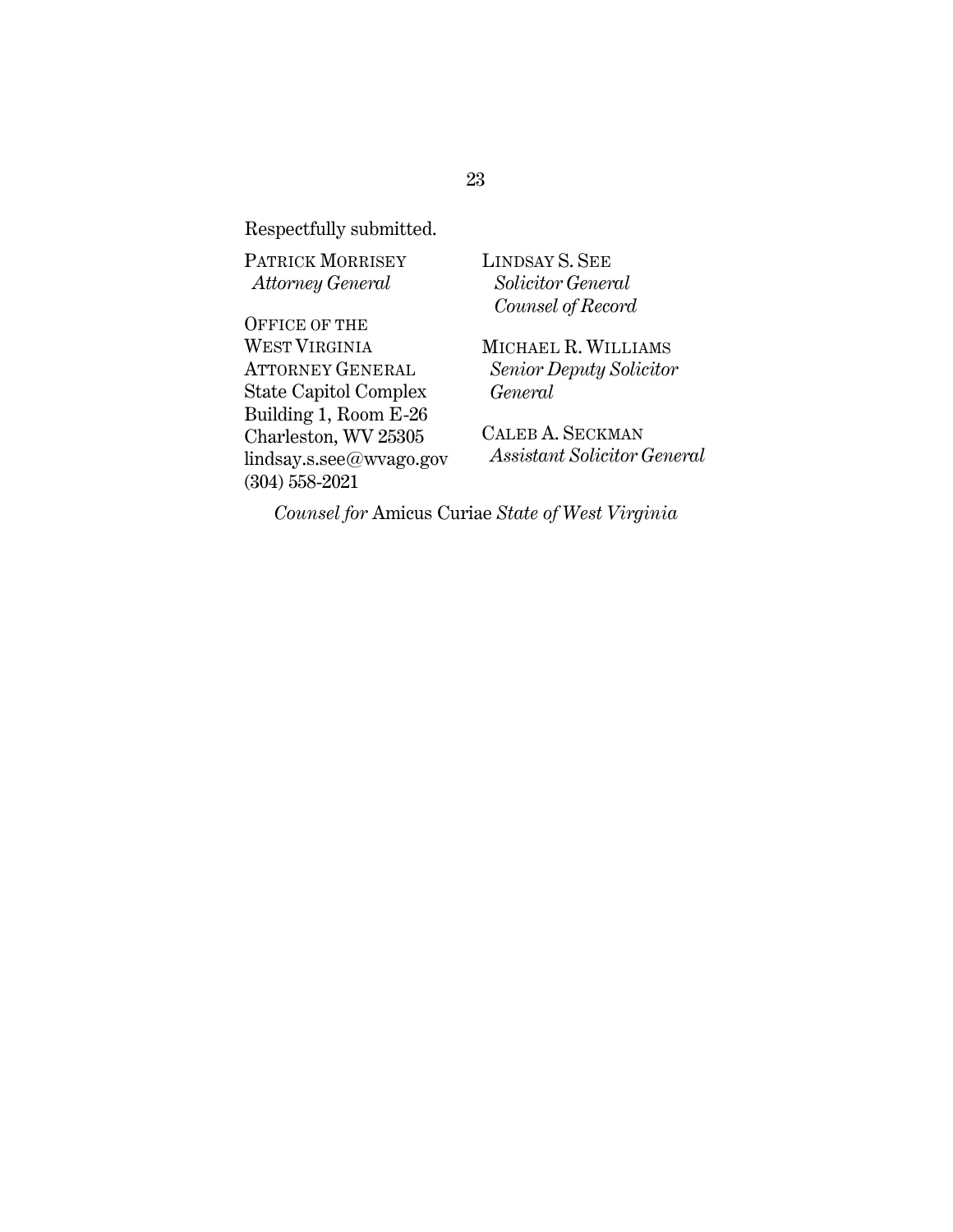#### **ADDITIONAL COUNSEL**

STEVE MARSHALL Attorney General State of Alabama

LYNN FITCH Attorney General State of Mississippi

MARK BRNOVICH Attorney General State of Arizona

LESLIE RUTLEDGE Attorney General State of Arkansas

ASHLEY MOODY Attorney General State of Florida

THEODORE E. ROKITA Attorney General State of Indiana

DEREK SCHMIDT Attorney General State of Kansas

DANIEL CAMERON Attorney General State of Kentucky

**JEFF LANDRY** Attorney General State of Louisiana

ERIC S. SCHMITT Attorney General State of Missouri

AUSTIN KNUDSEN Attorney General State of Montana

DOUGLAS J. PETERSON Attorney General State of Nebraska

JOHN FORMELLA Attorney General State of New Hampshire

DREW WRIGLEY Attorney General State of North Dakota

DAVE YOST Attorney General State of Ohio

JOHN O'CONNOR Attorney General State of Oklahoma

#### 24